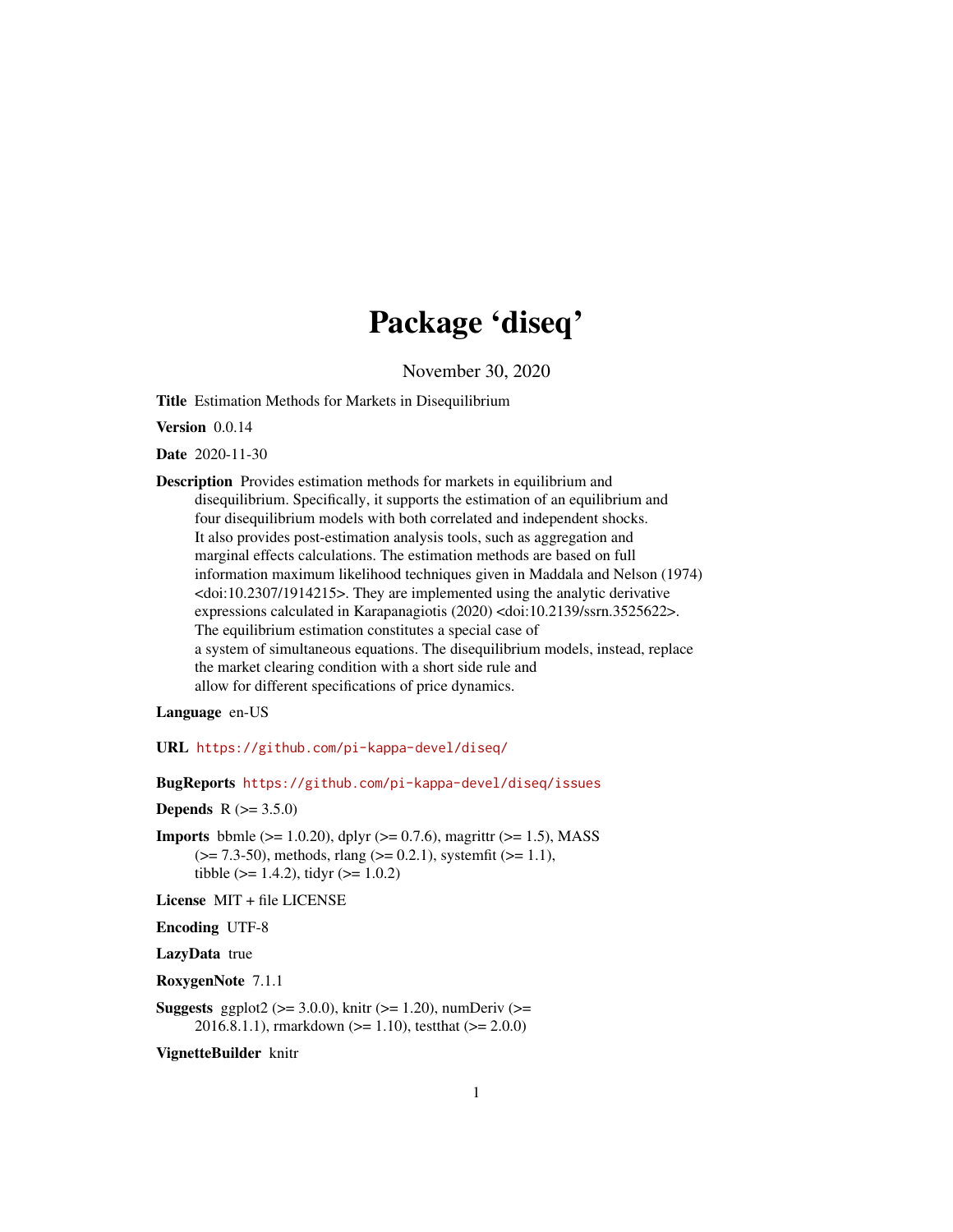Collate 'equation\_base.R' 'system\_base.R' 'equation\_basic.R' 'system\_basic.R' 'derivatives\_basic.R' 'equation\_deterministic\_adjustment.R' 'system\_deterministic\_adjustment.R' 'derivatives\_deterministic\_adjustment.R' 'equation\_directional.R' 'system\_directional.R' 'derivatives\_directional.R' 'system\_fiml.R' 'derivatives\_fiml.R' 'equation\_stochastic\_adjustment.R' 'system\_stochastic\_adjustment.R' 'derivatives\_stochastic\_adjustment.R' 'diseq.R' 'model\_logger.R' 'model\_base.R' 'diseq\_base.R' 'diseq\_basic.R' 'diseq\_deterministic\_adjustment.R' 'diseq\_directional.R' 'diseq\_stochastic\_adjustment.R' 'eq\_base.R' 'eq\_2sls.R' 'eq\_fiml.R' 'model\_simulation.R'

# NeedsCompilation no

Author Pantelis Karapanagiotis [aut, cre] (<https://orcid.org/0000-0001-9871-1908>)

Maintainer Pantelis Karapanagiotis <pikappa.devel@gmail.com>

Repository CRAN

Date/Publication 2020-11-30 11:00:09 UTC

# R topics documented:

| 3                        |  |
|--------------------------|--|
| $\overline{\mathcal{A}}$ |  |
| $\overline{\mathcal{A}}$ |  |
| 5                        |  |
| 5                        |  |
| 6                        |  |
|                          |  |
|                          |  |
| 7                        |  |
| 8                        |  |
| 8                        |  |
| 8                        |  |
| 9                        |  |
| -9                       |  |
| 10                       |  |
| 12                       |  |
| 13                       |  |
| 14                       |  |
| 15                       |  |
| 15                       |  |
| 16                       |  |
| 17                       |  |
| 18                       |  |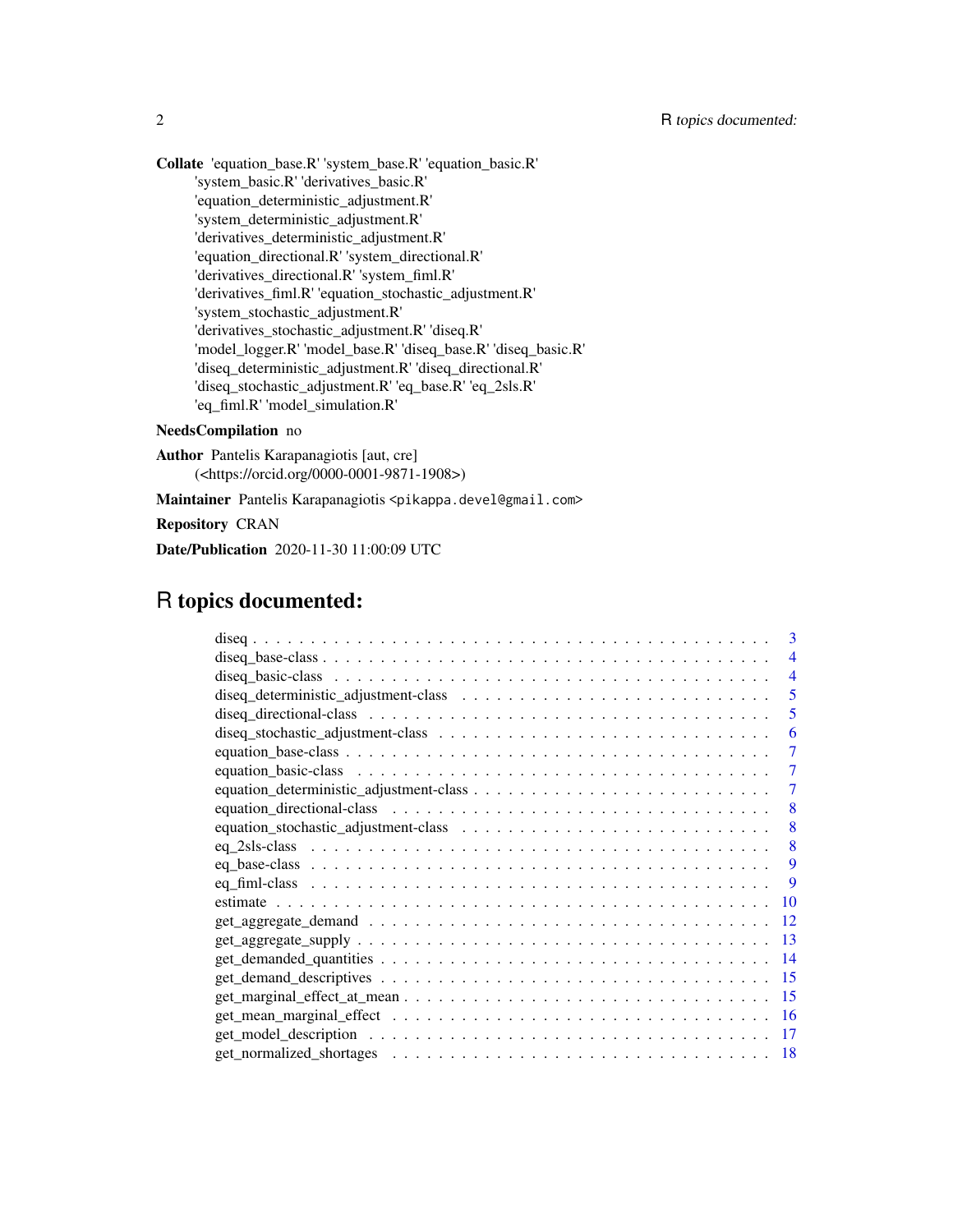#### <span id="page-2-0"></span>diseq 3

| Index | 36 |
|-------|----|

diseq *Estimation of models for markets in equilibrium and disequilibrium*

# Description

The diseq package provides tools to estimate and analyze an equilibrium and four disequilibrium models. The equilibrium model can be estimated with either two-stage least squares or with full information maximum likelihood. The methods are asymptotically equivalent. The disequilibrium models are estimated using full information maximum likelihood. All maximum likelihood models can be estimated both with independent and correlated demand and supply shocks. The disequilibrium estimation is based on [Maddala and Nelson \(1974\).](https://doi.org/10.2307/1914215) The package is using the expressions of the gradients of the likelihoods derived in [Karapanagiotis \(2020\).](http://dx.doi.org/10.2139/ssrn.3525622)

# Details

#### ## Usage

The easiest way to get accustomed with the functionality of the package is to check the accompanying vignettes and the [README](../README.html) file. These can be found in the following links:

```
basic_usage vignette("basic_usage",package = "diseq")
equilibrium_assessment vignette("equilibrium_assessment", package = "diseq")
```
## Market model classes:

The model hierarchy is described in the [README](../README.html) file. See the documentation of the classes for initialization details.

### Equilibrium model classes: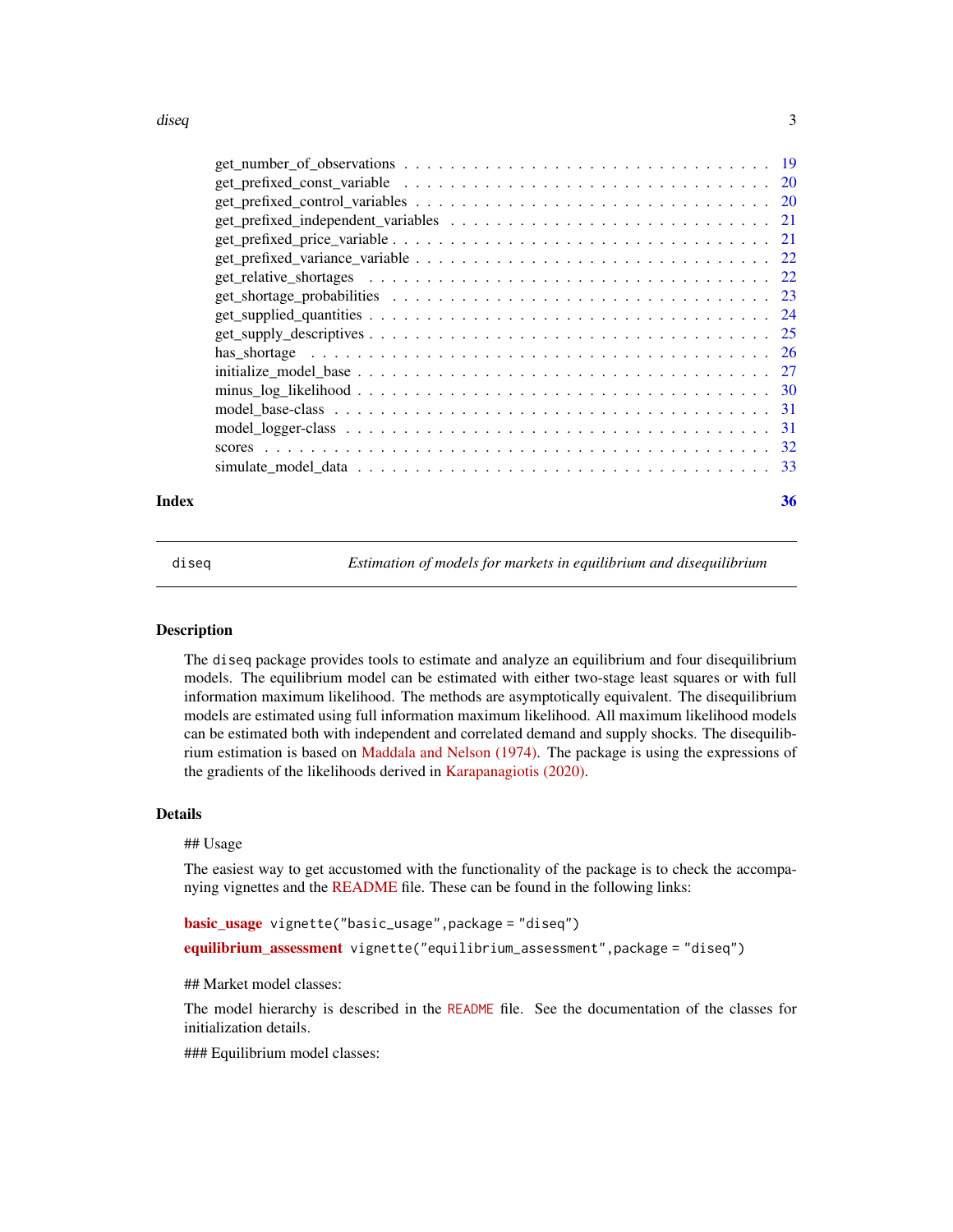<span id="page-3-0"></span>[eq\\_2sls](#page-7-1) Equilibrium two-stage least square model [eq\\_fiml](#page-8-1) Equilibrium full information maximum likelihood ### Disequilibrium model classes: [diseq\\_basic](#page-3-1) Disequilibrium model only with a basic short side rule

[diseq\\_directional](#page-4-1) Disequilibrium model with directional sample separation [diseq\\_deterministic\\_adjustment](#page-4-2) Disequilibrium model with deterministic price dynamics [diseq\\_stochastic\\_adjustment](#page-5-1) Disequilibrium model with stochastic price dynamics

diseq\_base-class *Equilibrium model base class*

#### Description

Equilibrium model base class

<span id="page-3-1"></span>diseq\_basic-class *Basic disequilibrium model with unknown sample separation.*

#### Description

The basic disequilibrium model consists of three equations. Two of them are the demand and supply equations. In addition, the model replaces the market clearing condition with the short side rule. The model is estimated using full information maximum likelihood.

$$
D_{nt} = X'_{d,nt} \beta_d + u_{d,nt},
$$
  
\n
$$
S_{nt} = X'_{s,nt} \beta_s + u_{s,nt},
$$
  
\n
$$
Q_{nt} = \min\{D_{nt}, S_{nt}\}.
$$

```
simulated_data <- simulate_model_data(
  "diseq_basic", 500, 3, # model type, observed entities, observed time points
 -0.9, 8.9, c(0.3, -0.2), c(-0.03, -0.01), \# demand coefficients0.9, 4.2, c(0.03), c(-0.05, 0.02) # supply coefficients
)
# initialize the model
model <- new(
 "diseq_basic", # model type
 c("id", "date"), "Q", "P", # keys, quantity, and price variables
 "P + Xd1 + Xd2 + X1 + X2", "P + Xs1 + X1 + X2", # equation specificationssimulated_data, # data
 use_correlated_shocks = TRUE # allow shocks to be correlated
)
```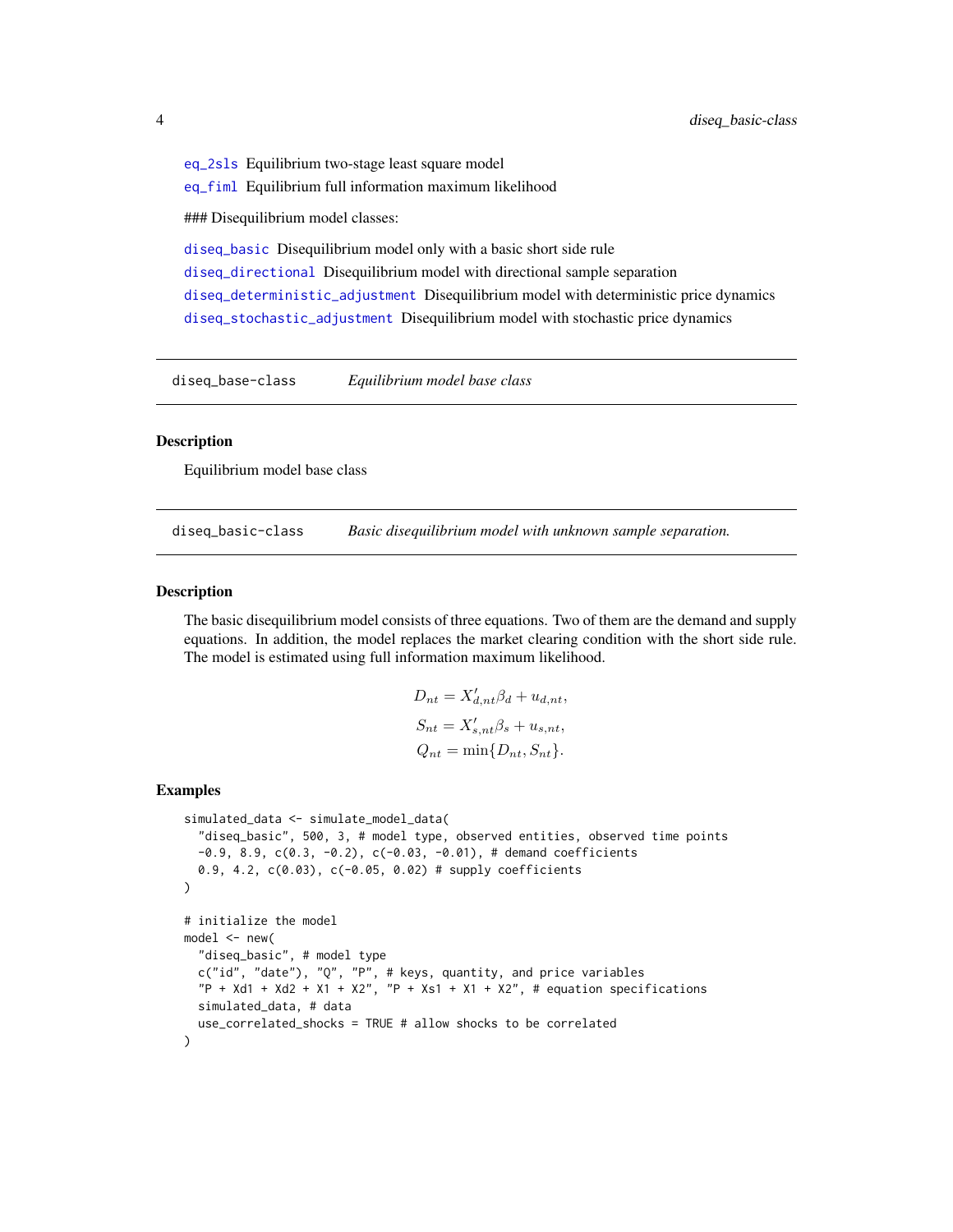<span id="page-4-2"></span><span id="page-4-0"></span>diseq\_deterministic\_adjustment-class

*Disequilibrium model with deterministic price dynamics.*

#### Description

The disequilibrium model with deterministic price adjustment consists of four equations. The two market equations, the short side rule and price evolution equation. The first two equations are stochastic. The price equation is deterministic. The sample is separated based on the sign of the price changes as in the [diseq\\_directional](#page-4-1) model. The model is estimated using full information maximum likelihood.

$$
D_{nt} = X'_{d,nt} \beta_d + P_{nt} \alpha_d + u_{d,nt},
$$
  
\n
$$
S_{nt} = X'_{s,nt} \beta_s + P_{nt} \alpha_s + u_{s,nt},
$$
  
\n
$$
Q_{nt} = \min\{D_{nt}, S_{nt}\},
$$
  
\n
$$
\Delta P_{nt} = \frac{1}{\gamma} (D_{nt} - S_{nt}).
$$

# Examples

```
simulated_data <- simulate_model_data(
 "diseq_deterministic_adjustment", 500, 3, # model type, observed entities and time points
 -0.9, 8.9, c(0.03, -0.02), c(-0.03, -0.01), \# demand coefficients
 0.9, 4.2, c(0.03), c(0.05, 0.02), # supply coefficients
 1.4 # price adjustment coefficient
)
# initialize the model
model < - new("diseq_deterministic_adjustment", # model type
 c("id", "date"), "date", "Q", "P", # keys, quantity, and price variables
 "P + Xd1 + Xd2 + X1 + X2", "P + Xs1 + X1 + X2", # equation specificationssimulated_data, # data
 use_correlated_shocks = TRUE # allow shocks to be correlated
)
```
#### <span id="page-4-1"></span>diseq\_directional-class

*Directional disequilibrium model with sample separation.*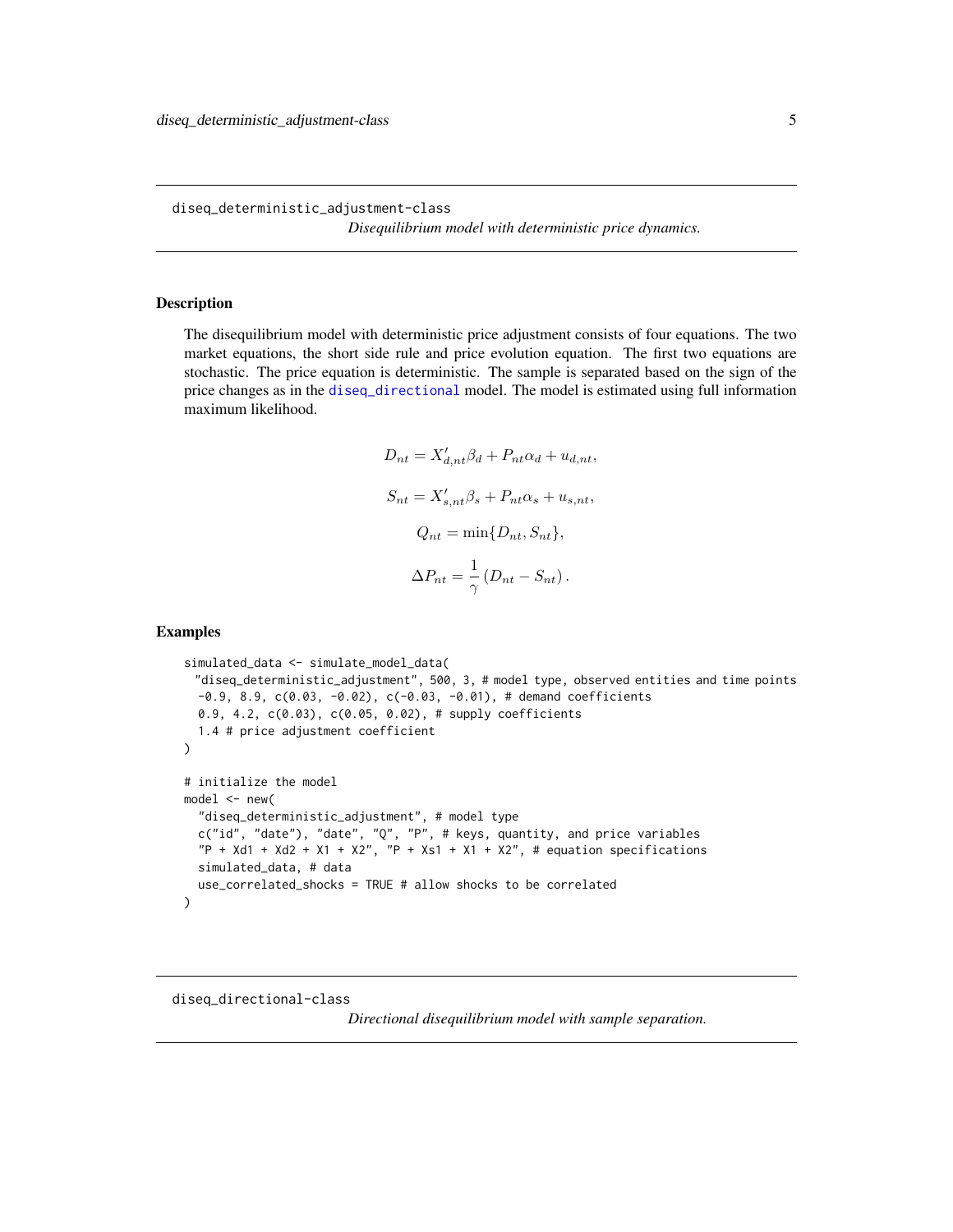#### <span id="page-5-0"></span>Description

The directional disequilibrium model consists of three equations and a separation rule. The market is described by a linear demand, a linear supply equation and the short side rule. The separation rule splits the sample into regimes of excess supply and excess demand. If a price change is positive at the time point of the observation, then the observation is classified as being in an excess demand regime. Otherwise, it is assumed that it represents an excess supply state. The model is estimated using full information maximum likelihood.

```
D_{nt} = X'_{d,nt} \beta_d + u_{d,nt},S_{nt} = X'_{s,nt} \beta_s + u_{s,nt},Q_{nt} = \min\{D_{nt}, S_{nt}\},\\Delta P_{nt} \geq 0 \Longrightarrow D_{nt} \geq S_{nt}.
```
#### Examples

```
simulated_data <- simulate_model_data(
  "diseq_directional", 500, 3, # model type, observed entities, observed time points
 -0.2, 4.3, c(0.03, 0.02), c(0.03, 0.01), # demand coefficients
 0.0, 4.0, c(0.03), c(0.05, 0.02) # supply coefficients
)
# in the directional model prices cannot be included in both demand and supply
model < - new("diseq_directional", # model type
 c("id", "date"), "date", "Q", "P", # keys, time point, quantity, and price variables
  "P + Xd1 + Xd2 + X1 + X2", "Xs1 + X1 + X2", # equation specificationssimulated_data, # data
 use_correlated_shocks = TRUE # allow shocks to be correlated
)
```
<span id="page-5-1"></span>diseq\_stochastic\_adjustment-class *Disequilibrium model with stochastic price dynamics.*

# Description

The disequilibrium model with stochastic price adjustment is described by a system of four equations. Three of of them form a stochastic linear system of market equations equations coupled with a stochastic price evolution equation. The fourth equation is the short side rule. In contrast to the deterministic counterpart, the model does not impose any separation rule on the sample. It is estimated using full information maximum likelihood.

$$
D_{nt} = X'_{d,nt} \beta_d + P_{nt} \alpha_d + u_{d,nt},
$$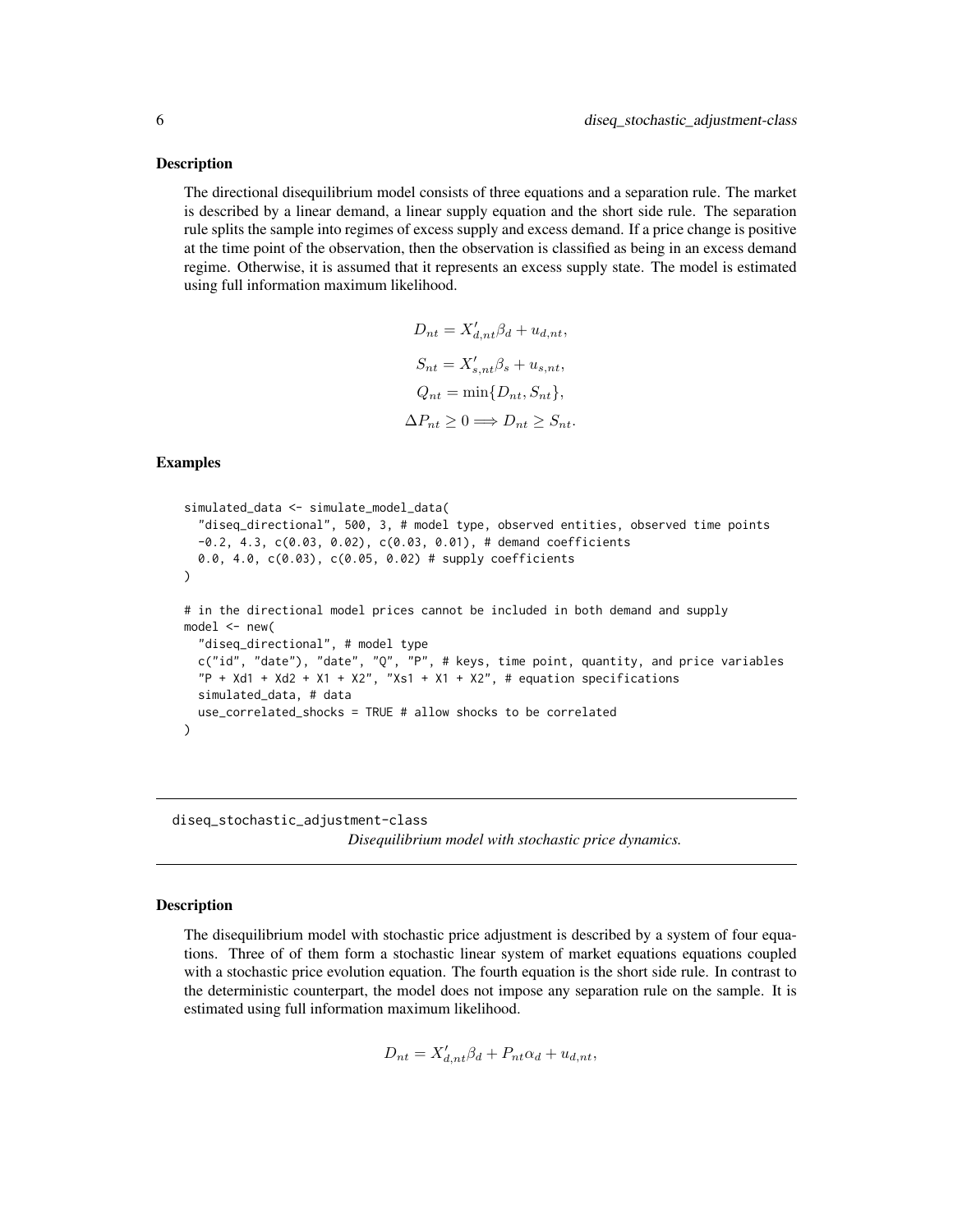<span id="page-6-0"></span>equation\_base-class 7

$$
S_{nt} = X'_{s,nt}\beta_s + P_{nt}\alpha_s + u_{s,nt},
$$

$$
Q_{nt} = \min\{D_{nt}, S_{nt}\},
$$

$$
\Delta P_{nt} = \frac{1}{\gamma} (D_{nt} - S_{nt}) + X'_{p,nt}\beta_p + u_{p,nt}.
$$

# Examples

```
simulated_data <- simulate_model_data(
 "diseq_stochastic_adjustment", 500, 3, # model type, observed entities and time points
 -0.1, 9.8, c(0.3, -0.2), c(0.6, 0.1), # demand coefficients
 0.1, 5.1, c(0.9), c(-0.5, 0.2), # supply coefficients
 1.4, 3.1, c(0.8) # price adjustment coefficient
\lambda# initialize the model
model \leq new("diseq_stochastic_adjustment", # model type
 c("id", "date"), "date", "Q", "P", # keys, quantity, and price variables
 "P + Xd1 + Xd2 + X1 + X2", "P + Xs1 + X1 + X2", "Xp1", # equation specificationssimulated_data, # data
 use_correlated_shocks = TRUE # allow shocks to be correlated
\mathcal{L}
```
equation\_base-class *Equation base class*

#### Description

Equation base class

equation\_basic-class *Basic disequilibrium model equation class*

#### Description

Basic disequilibrium model equation class

equation\_deterministic\_adjustment-class *Deterministic adjustment disequilibrium model equation class*

## Description

Deterministic adjustment disequilibrium model equation class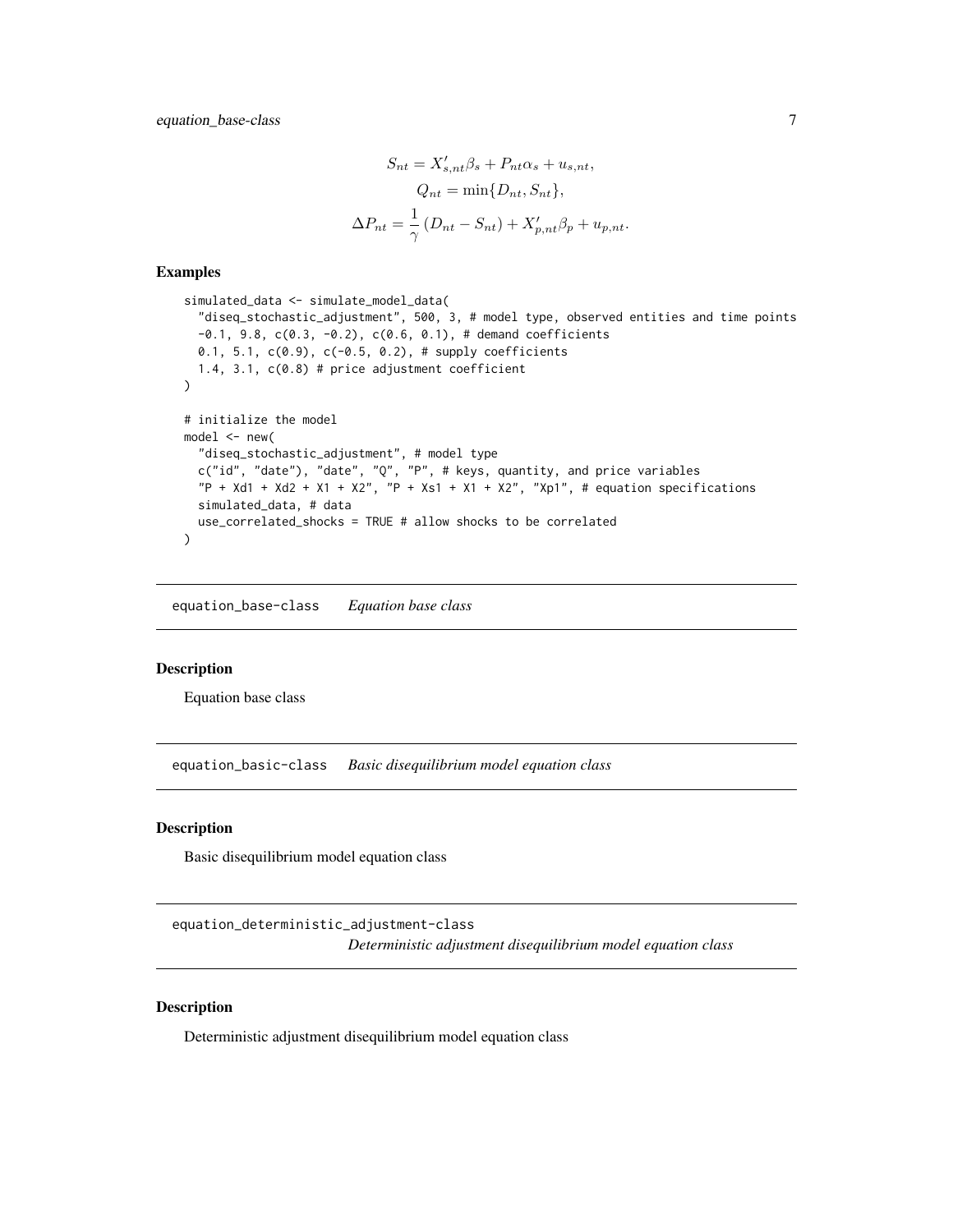```
equation_directional-class
```
*Directional disequilibrium model equation class*

#### Description

Directional disequilibrium model equation class

equation\_stochastic\_adjustment-class *Stochastic adjustment disequilibrium model equation class*

# Description

Stochastic adjustment disequilibrium model equation class

<span id="page-7-1"></span>eq\_2sls-class *Equilibrium model estimated using 2-stage least squares.*

# Description

In the first stage, prices are regressed on remaining controls from both the demand and supply equations. In the second stage, the demand and supply equation is estimated using the fitted prices instead of the observed. A necessary identification condition is that there is at least one control that is exclusively part of the demand and one control that is exclusively part of the supply equation.

$$
D_{nt} = X'_{d,nt} \beta_d + P_{nt} \alpha_d + u_{d,nt},
$$
  
\n
$$
S_{nt} = X'_{s,nt} \beta_s + P_{nt} \alpha_s + u_{s,nt},
$$
  
\n
$$
Q_{nt} = D_{nt} = S_{nt}.
$$

Slots

first\_stage\_model An estimated first stage equation of type [lm](#page-0-0).

system\_model An estimated system of market equations of type [systemfit](#page-0-0).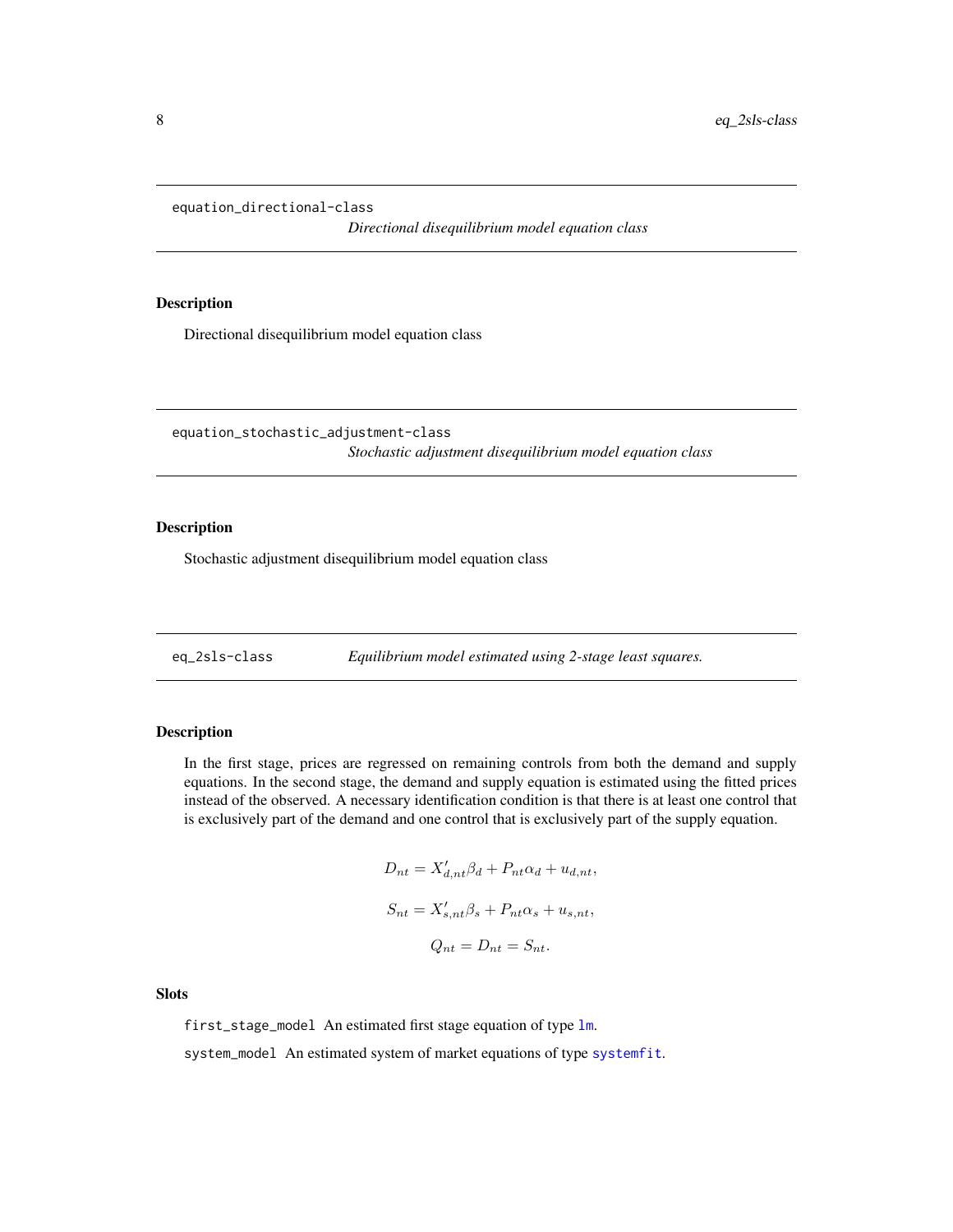# <span id="page-8-0"></span>eq\_base-class 9

#### Examples

```
simulated_data <- simulate_model_data(
  "eq_2sls", 500, 3, # model type, observed entities and time points
  -0.9, 14.9, c(0.3, -0.2), c(-0.03, -0.01), # demand coefficients
  0.9, 3.2, c(0.3), c(0.5, 0.02) # supply coefficients
\lambda# initialize the model
model < - new("eq_2sls", # model type
  c("id", "date"), "Q", "P", # keys, quantity, and price variables
  P + Xd1 + Xd2 + X1 + X2", P + Xs1 + X1 + X2", # equation specifications
  simulated_data # data
)
```
eq\_base-class *Equilibrium model base class*

#### Description

Equilibrium model base class

<span id="page-8-1"></span>

| eq_fiml-class | Equilibrium model estimated using full-information maximum likeli- |
|---------------|--------------------------------------------------------------------|
|               | hood.                                                              |

#### Description

The equilibrium model consists of thee equations. The demand, the supply and the market clearing equations. This model is estimated using full information maximum likelihood.

$$
D_{nt} = X'_{d,nt}\beta_d + P_{nt}\alpha_d + u_{d,nt},
$$
  
\n
$$
S_{nt} = X'_{s,nt}\beta_s + P_{nt}\alpha_s + u_{s,nt},
$$
  
\n
$$
Q_{nt} = D_{nt} = S_{nt}.
$$

```
simulated_data <- simulate_model_data(
  "eq_fiml", 500, 3, # model type, observed entities and time points
  -0.9, 14.9, c(0.3, -0.2), c(-0.03, -0.01), # demand coefficients
  0.9, 3.2, c(0.3), c(0.5, 0.02) # supply coefficients
\lambda# initialize the model
model < - new(
```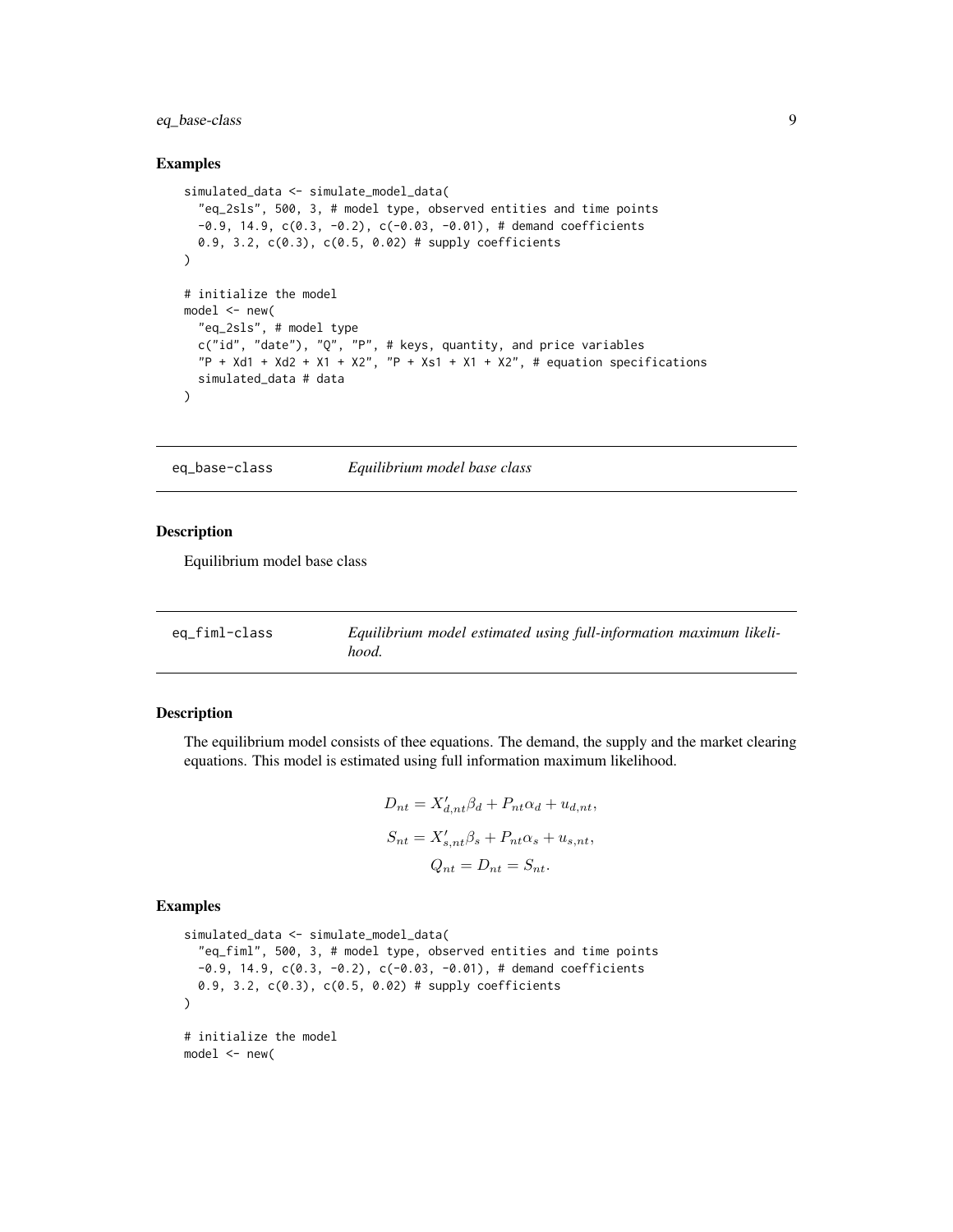```
"eq_fiml", # model type
 c("id", "date"), "Q", "P", # keys, quantity, and price variables
  "P + Xd1 + Xd2 + X1 + X2", "P + Xs1 + X1 + X2", # equation specificationssimulated_data, # data
 use_correlated_shocks = TRUE # allow shocks to be correlated
)
```
estimate *Model estimation.*

# Description

With the exception of [eq\\_2sls](#page-7-1) all model are estimated by maximum likelihood. The likelihood estimation is using [mle2](#page-0-0). If no starting values are provided, the function uses linear regression estimates as initializing values. The default optimization method is BFGS. For other alternatives see [mle2](#page-0-0). The [eq\\_2sls](#page-7-1) is estimated using two stage least squares. The implementation is based on [systemfit](#page-0-0).

# Usage

```
estimate(object, ...)
## S4 method for signature 'diseq_base'
estimate(
 object,
 use_numerical_gradient = FALSE,
 use_numerical_hessian = TRUE,
  use_heteroscedasticity_consistent_errors = FALSE,
  cluster_errors_by = NA,
  ...
\lambda## S4 method for signature 'eq_2sls'
estimate(object, ...)
## S4 method for signature 'eq_fiml'
estimate(
  object,
  use_heteroscedasticity_consistent_errors = FALSE,
  cluster_errors_by = NA,
  ...
)
```
#### Arguments

object A model object.

<span id="page-9-0"></span>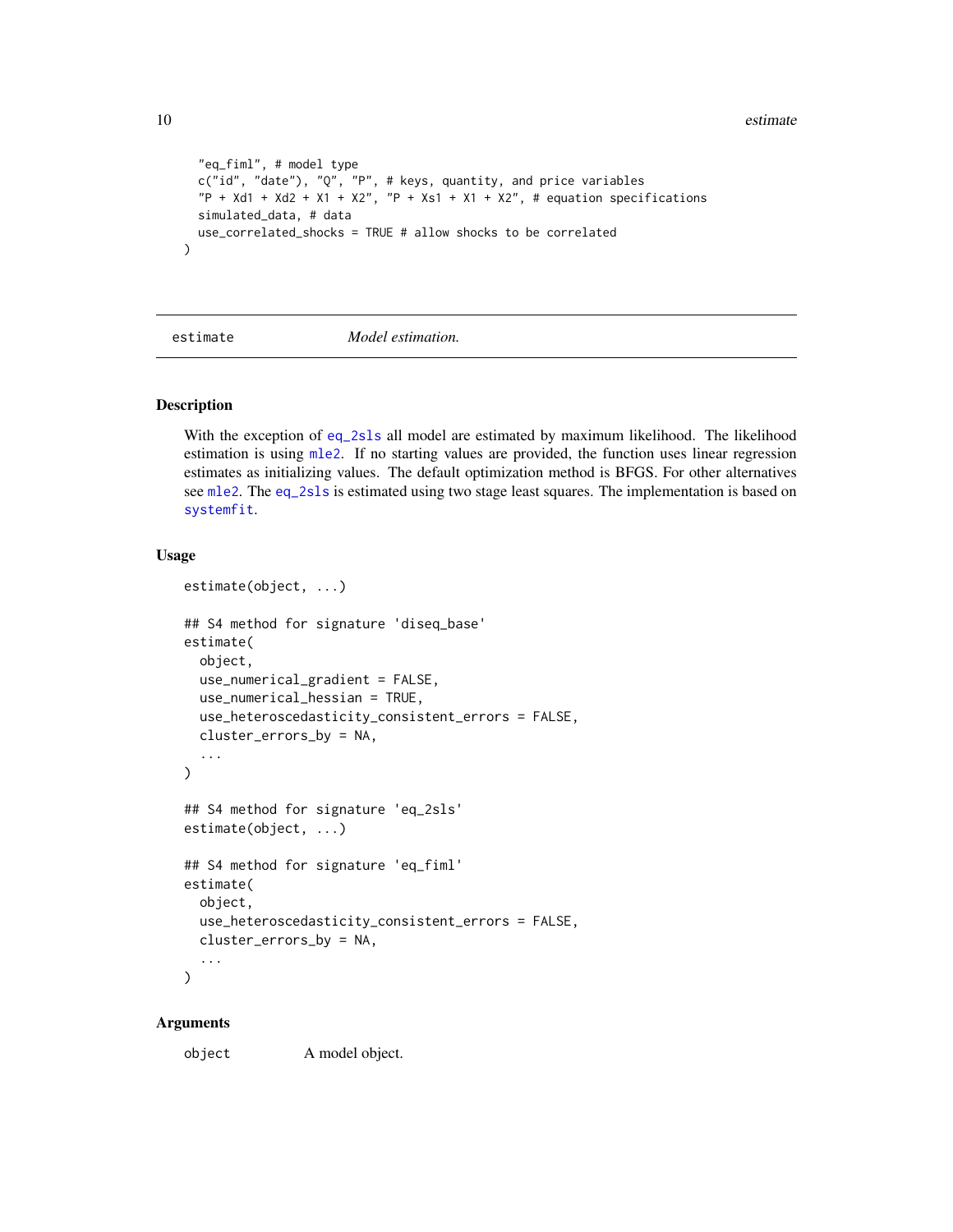#### <span id="page-10-0"></span>estimate 11

|                                          | Named parameter used in the model's estimation. These are passed further<br>down to the estimation call. For the eq_2s1s model, the parameters a passed                                                        |  |
|------------------------------------------|----------------------------------------------------------------------------------------------------------------------------------------------------------------------------------------------------------------|--|
|                                          | to systemfit. For the rest of the models, the parameters are passed to mle2.                                                                                                                                   |  |
| use_numerical_gradient                   |                                                                                                                                                                                                                |  |
|                                          | If true, the gradient is calculated numerically. By default, all the models are<br>estimated using the analytic expressions of their likelihoods' gradients.                                                   |  |
| use_numerical_hessian                    |                                                                                                                                                                                                                |  |
|                                          | If true, the variance-covariance matrix is calculated using the numerically ap-<br>proximated Hessian. Calculated Hessians are available for the basic and direc-<br>tional models.                            |  |
| use_heteroscedasticity_consistent_errors |                                                                                                                                                                                                                |  |
|                                          | If true, the variance-covariance matrix is calculated using heteroscedasticity ad-<br>justed (Huber-White) standard errors.                                                                                    |  |
| cluster_errors_by                        |                                                                                                                                                                                                                |  |
|                                          | A vector with names of variables belonging in the data of the model. If the<br>vector is supplied, the variance-covariance matrix is calculated by grouping the<br>score matrix based on the passed variables. |  |

#### Value

The object that holds the estimation result.

#### Functions

- estimate,diseq\_base-method: Disequilibrium model estimation.
- estimate,eq\_2sls-method: Equilibrium model estimation.
- estimate,eq\_fiml-method: Equilibrium model estimation.

# Examples

```
simulated_data <- simulate_model_data(
  "diseq_basic", 500, 3, # model type, observed entities, observed time points
  -0.9, 8.9, c(0.3, -0.2), c(-0.03, -0.01),# demand coefficients
  0.9, 4.2, c(0.03), c(-0.05, 0.02) # supply coefficients
)
# initialize the model
model < - new("diseq_basic", # model type
  c("id", "date"), "Q", "P", # keys, quantity, and price variables
  P + Xd1 + Xd2 + X1 + X2", P + Xs1 + X1 + X2", # equation specifications
  simulated_data, # data
  use_correlated_shocks = TRUE # allow shocks to be correlated
)
# estimate the model object (by default the maximum optimization is using BFGS)
est <- estimate(model)
```
# estimate the model by specifying the optimization details that are passed to the optimizer.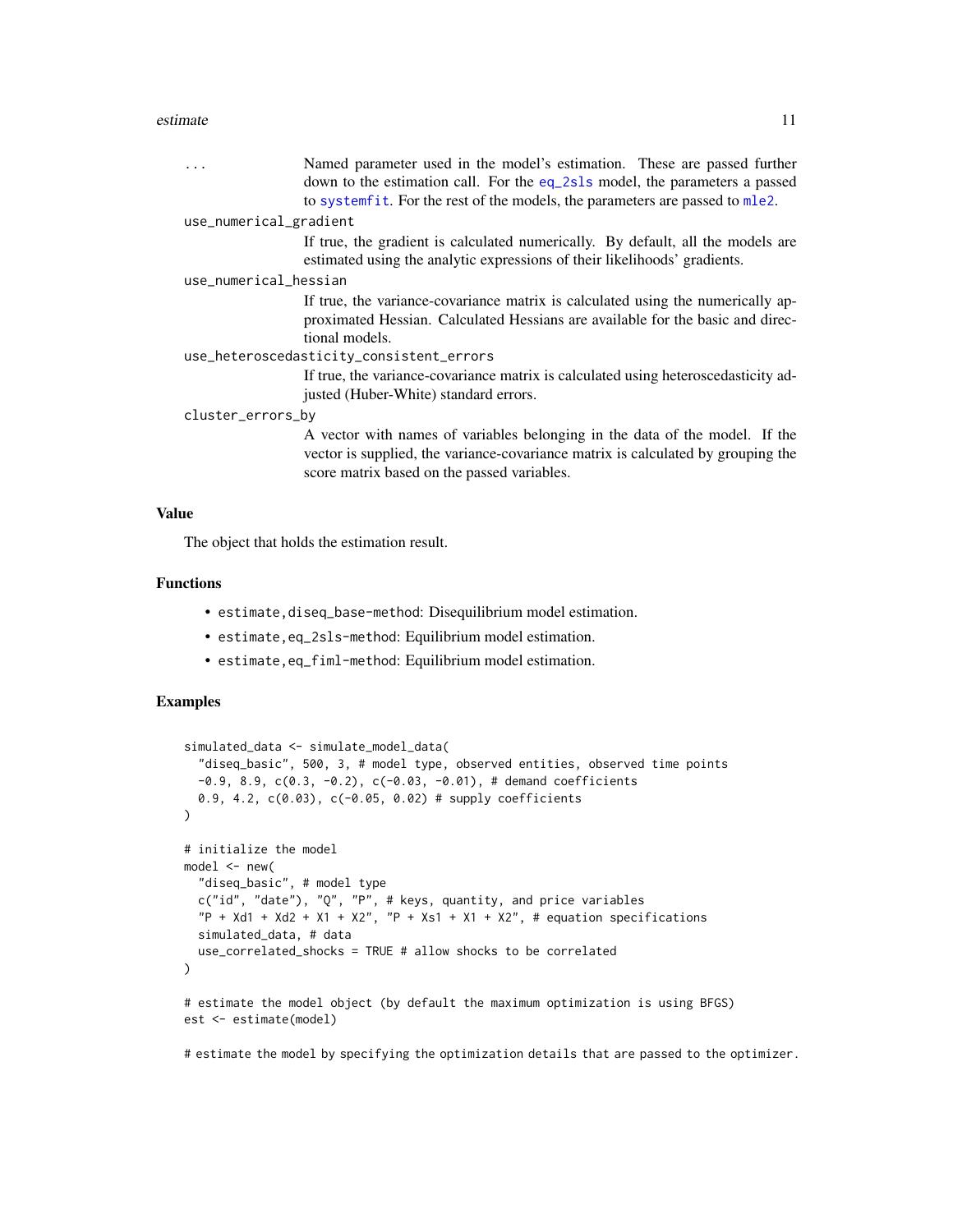```
est <- estimate(model, control = list(reltol = 1e-4), method = "BFGS")
```
get\_aggregate\_demand *Demand aggregation.*

#### Description

Calculates the sample's aggregate demand at the passed set of parameters.

# Usage

```
get_aggregate_demand(object, parameters)
```
## S4 method for signature 'model\_base' get\_aggregate\_demand(object, parameters)

## Arguments

| object     | A model object.                 |
|------------|---------------------------------|
| parameters | A vector of model's parameters. |

#### Value

The sum of the demanded quantities evaluated at the given parameters.

#### See Also

get\_demanded\_quantities

```
simulated_data <- simulate_model_data(
  "diseq_basic", 500, 3, # model type, observed entities, observed time points
  -0.9, 8.9, c(0.3, -0.2), c(-0.03, -0.01), \# demand coefficients0.9, 4.2, c(0.03), c(-0.05, 0.02) # supply coefficients
)
# initialize the model
model < - new("diseq_basic", # model type
  c("id", "date"), "Q", "P", # keys, quantity, and price variables
  P + Xd1 + Xd2 + X1 + X2", "P + Xs1 + X1 + X2", # equation specifications
  simulated_data, # data
  use_correlated_shocks = TRUE # allow shocks to be correlated
)
# estimate the model object
```
<span id="page-11-0"></span>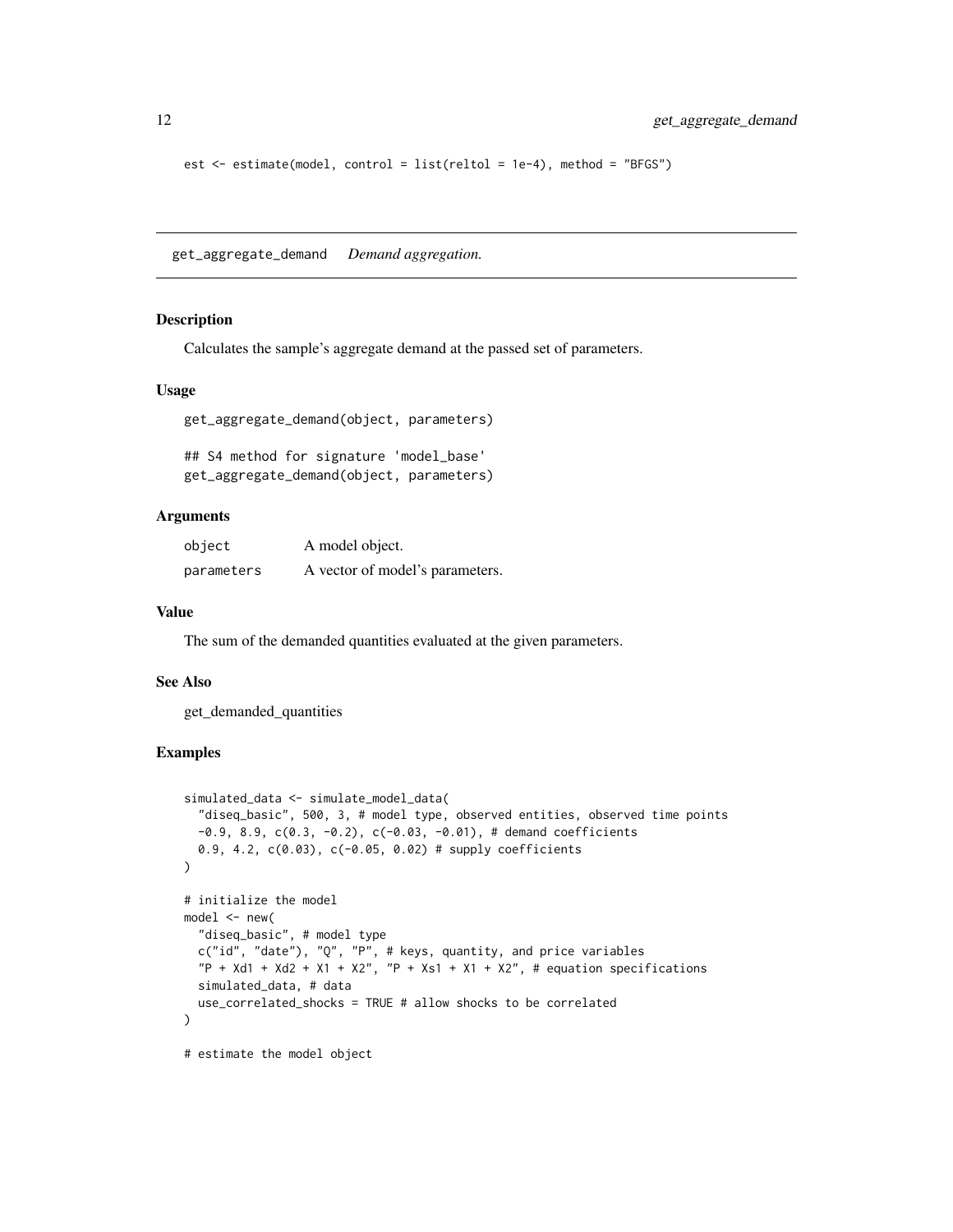```
est <- estimate(model)
# get estimated aggregate demand
get_aggregate_demand(model, est@coef)
```
get\_aggregate\_supply *Supply aggregation.*

# Description

Calculates the sample's aggregate supply at the passed set of parameters.

# Usage

get\_aggregate\_supply(object, parameters)

## S4 method for signature 'model\_base' get\_aggregate\_supply(object, parameters)

# Arguments

| object     | A model object.                 |
|------------|---------------------------------|
| parameters | A vector of model's parameters. |

# Value

The sum of the supplied quantities evaluated at the given parameters.

# See Also

get\_supplied\_quantities

```
simulated_data <- simulate_model_data(
  "diseq_basic", 500, 3, # model type, observed entities, observed time points
  -0.9, 8.9, c(0.3, -0.2), c(-0.03, -0.01),# demand coefficients
  0.9, 4.2, c(0.03), c(-0.05, 0.02) # supply coefficients
\lambda# initialize the model
model \leq new("diseq_basic", # model type
  c("id", "date"), "Q", "P", # keys, quantity, and price variables
  "P + Xd1 + Xd2 + X1 + X2", "P + Xs1 + X1 + X2", # equation specificationssimulated_data, # data
  use_correlated_shocks = TRUE # allow shocks to be correlated
```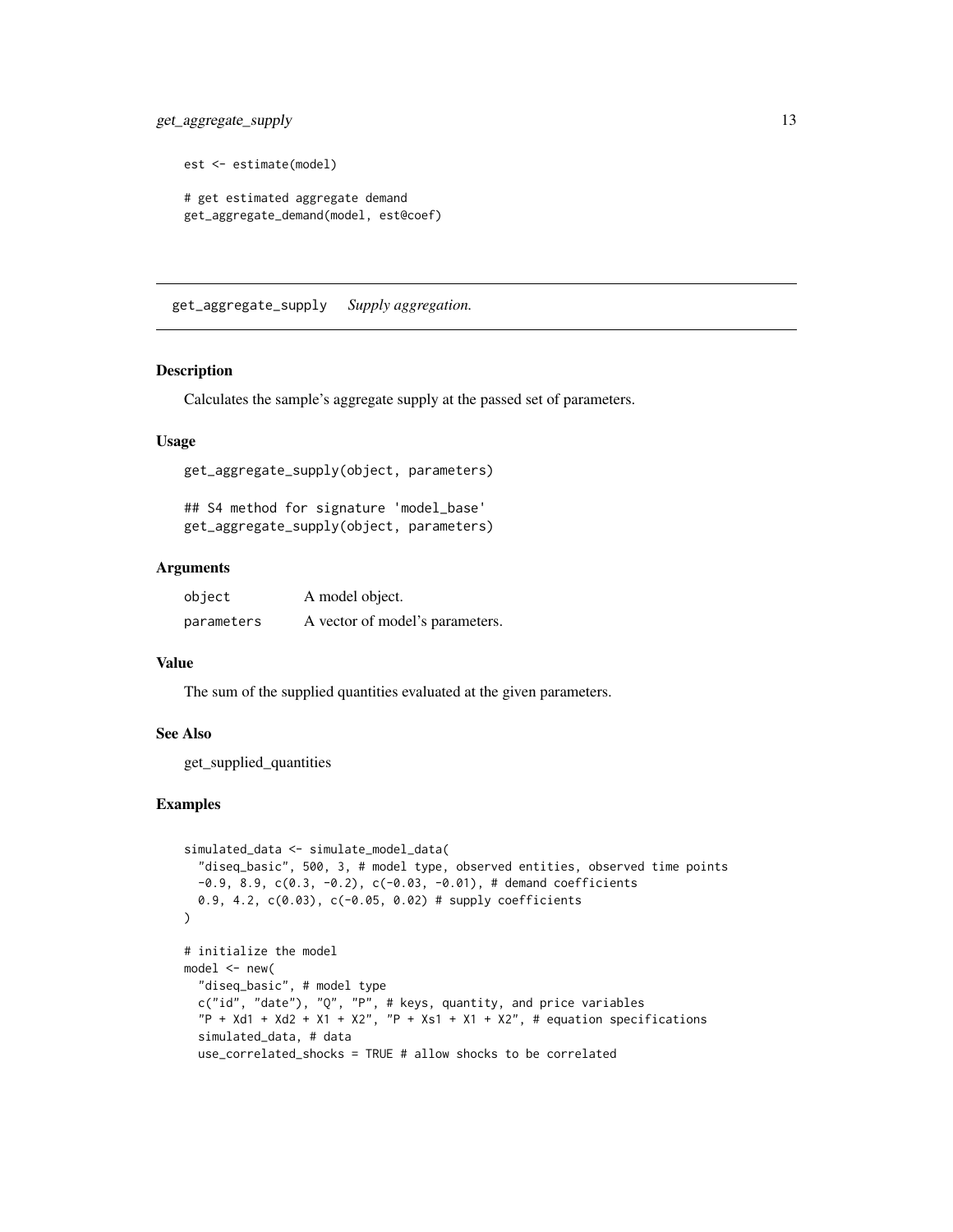```
)
# estimate the model object
est <- estimate(model)
# get estimated aggregate supply
get_aggregate_supply(model, est@coef)
```
get\_demanded\_quantities

*Demanded quantities.*

# Description

Calculates the demanded quantity for each observation.

#### Usage

get\_demanded\_quantities(object, parameters)

## S4 method for signature 'model\_base' get\_demanded\_quantities(object, parameters)

#### Arguments

| object     | A model object.                 |
|------------|---------------------------------|
| parameters | A vector of model's parameters. |

# Value

A vector with the demanded quantities evaluated at the given parameter vector.

# See Also

get\_aggregate\_demand

```
simulated_data <- simulate_model_data(
  "diseq_basic", 500, 3, # model type, observed entities, observed time points
  -0.9, 8.9, c(0.3, -0.2), c(-0.03, -0.01), \# demand coefficients0.9, 4.2, c(0.03), c(-0.05, 0.02) # supply coefficients
)
# initialize the model
model <- new(
  "diseq_basic", # model type
```
<span id="page-13-0"></span>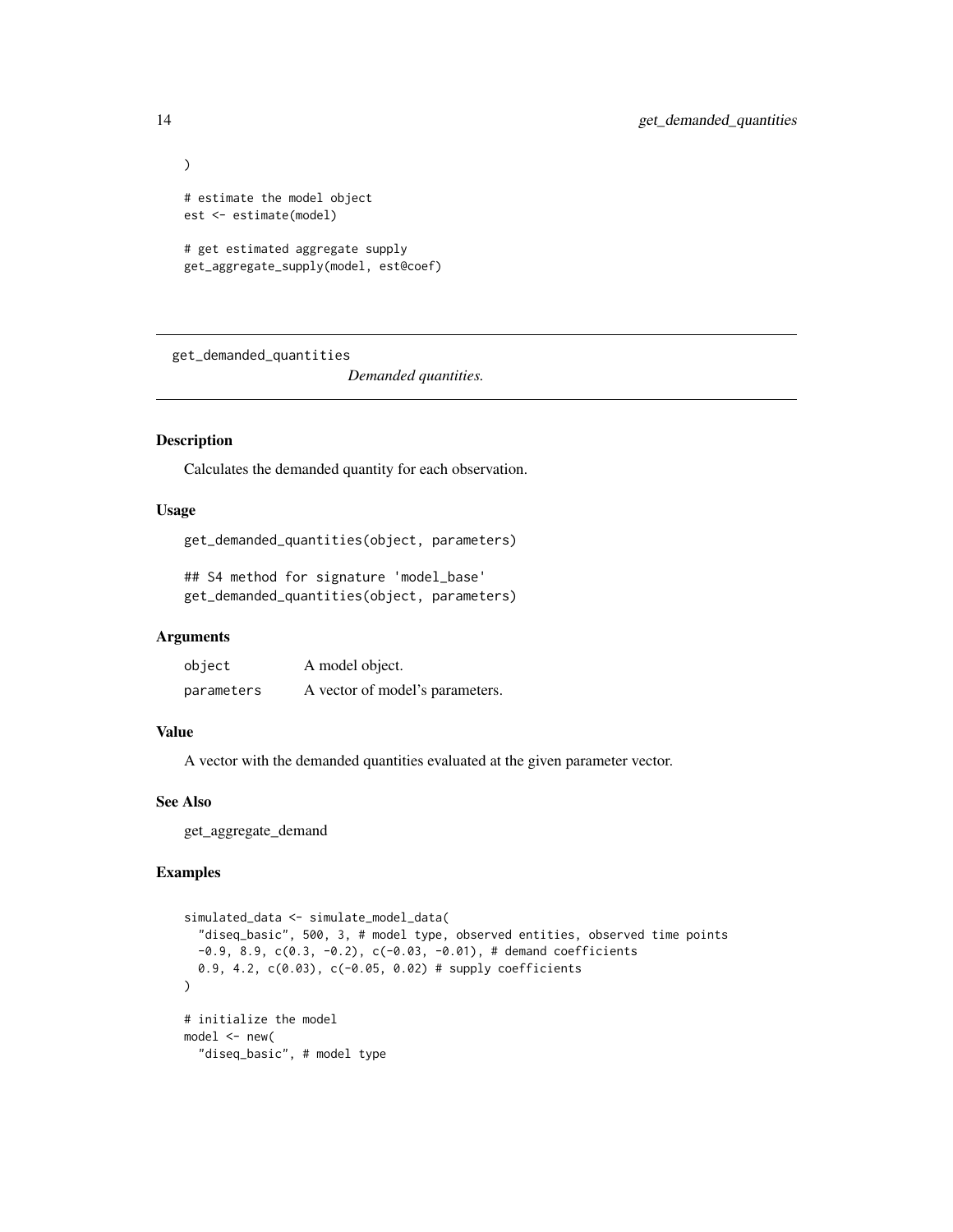# <span id="page-14-0"></span>get\_demand\_descriptives 15

```
c("id", "date"), "Q", "P", # keys, quantity, and price variables
 "P + Xd1 + Xd2 + X1 + X2", "P + Xs1 + X1 + X2", # equation specificationssimulated_data, # data
 use_correlated_shocks = TRUE # allow shocks to be correlated
)
# estimate the model object
est <- estimate(model)
# get estimated demanded quantities
demq <- get_demanded_quantities(model, est@coef)
```
get\_demand\_descriptives

*Demand descriptive statistics*

# Description

Calculates and returns basic descriptive statistics for the model's demand data. Factor variables are excluded from the calculations.

#### Usage

get\_demand\_descriptives(object)

## S4 method for signature 'model\_base' get\_demand\_descriptives(object)

# Arguments

object A model object.

# Value

A data tibble containing descriptive statistics.

get\_marginal\_effect\_at\_mean

*Marginal effects at the mean.*

# Description

Returns the estimated marginal effects evaluated at the mean of a variable.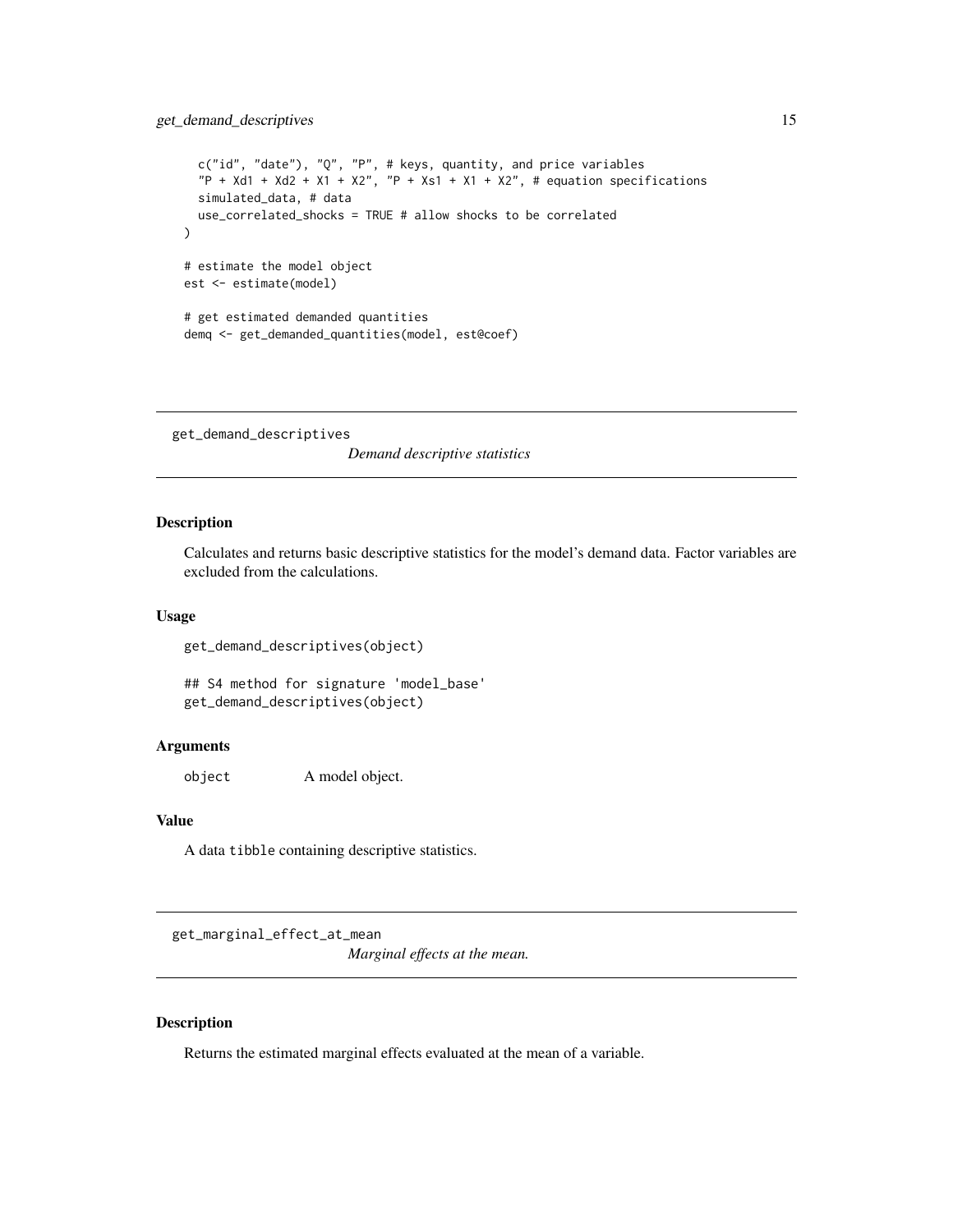# <span id="page-15-0"></span>Usage

```
get_marginal_effect_at_mean(object, estimation, variable)
```

```
## S4 method for signature 'diseq_base'
get_marginal_effect_at_mean(object, estimation, variable)
```
# Arguments

| object     | A disequilibrium model object.                    |
|------------|---------------------------------------------------|
| estimation | A model estimation object (i.e. a mle2 object).   |
| variable   | Variable name for which the effect is calculated. |

# Value

The marginal effect of the passed variable evaluated at the estimated mean.

#### Examples

```
simulated_data <- simulate_model_data(
  "diseq_basic", 500, 3, # model type, observed entities, observed time points
  -0.9, 8.9, c(0.3, -0.2), c(-0.03, -0.01),# demand coefficients
  0.9, 4.2, c(0.03), c(-0.05, 0.02) # supply coefficients
)
# initialize the model
model < - new("diseq_basic", # model type
  c("id", "date"), "Q", "P", # keys, quantity, and price variables
  "P + Xd1 + Xd2 + X1 + X2", "P + Xs1 + X1 + X2", # equation specificationssimulated_data, # data
  use_correlated_shocks = TRUE # allow shocks to be correlated
)
# estimate a model object
est <- estimate(model)
# get the marginal effects at the mean of variable "X1"
get_marginal_effect_at_mean(model, est, "X1")
```
get\_mean\_marginal\_effect

*Mean marginal effects*

# Description

Returns the average estimated marginal effect a variable.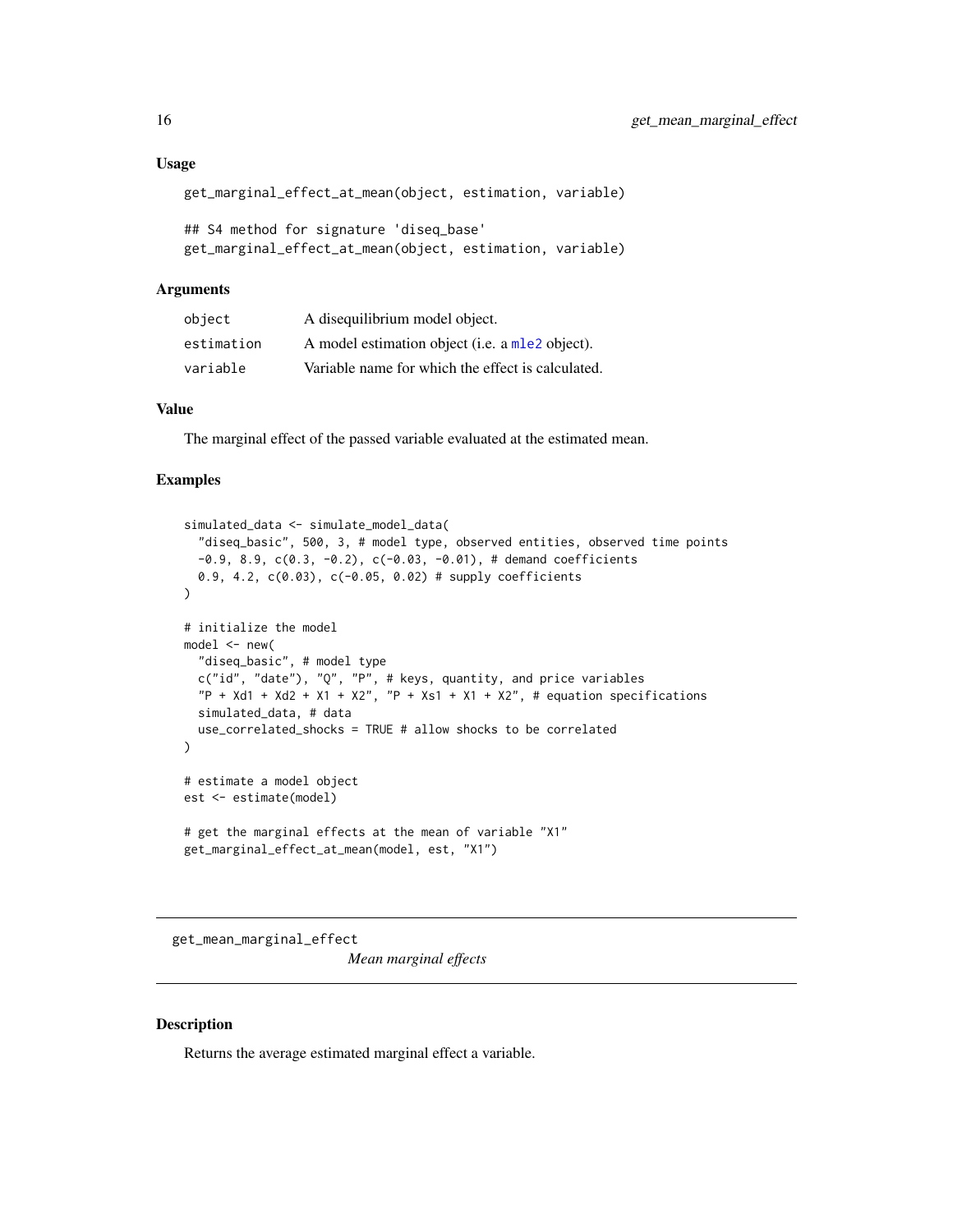# <span id="page-16-0"></span>Usage

get\_mean\_marginal\_effect(object, estimation, variable)

```
## S4 method for signature 'diseq_base'
get_mean_marginal_effect(object, estimation, variable)
```
# Arguments

| object     | A disequilibrium model object.                    |
|------------|---------------------------------------------------|
| estimation | A model estimation object (i.e. a mle2 object).   |
| variable   | Variable name for which the effect is calculated. |

# Value

The mean of the estimated marginal effects of the passed variable.

# Examples

```
simulated_data <- simulate_model_data(
  "diseq_basic", 500, 3, # model type, observed entities, observed time points
  -0.9, 8.9, c(0.3, -0.2), c(-0.03, -0.01), \# demand coefficients0.9, 4.2, c(0.03), c(-0.05, 0.02) # supply coefficients
)
# initialize the model
model < - new("diseq_basic", # model type
  c("id", "date"), "Q", "P", # keys, quantity, and price variables
  P + Xd1 + Xd2 + X1 + X2'', P + Xs1 + X1 + X2'', \# equation specifications
  simulated_data, # data
  use_correlated_shocks = TRUE # allow shocks to be correlated
)
# estimate a model object
est <- estimate(model)
# get the mean marginal effects of variable "X1"
get_mean_marginal_effect(model, est, "X1")
```
get\_model\_description *Model description.*

#### Description

A unique identifying string for the model.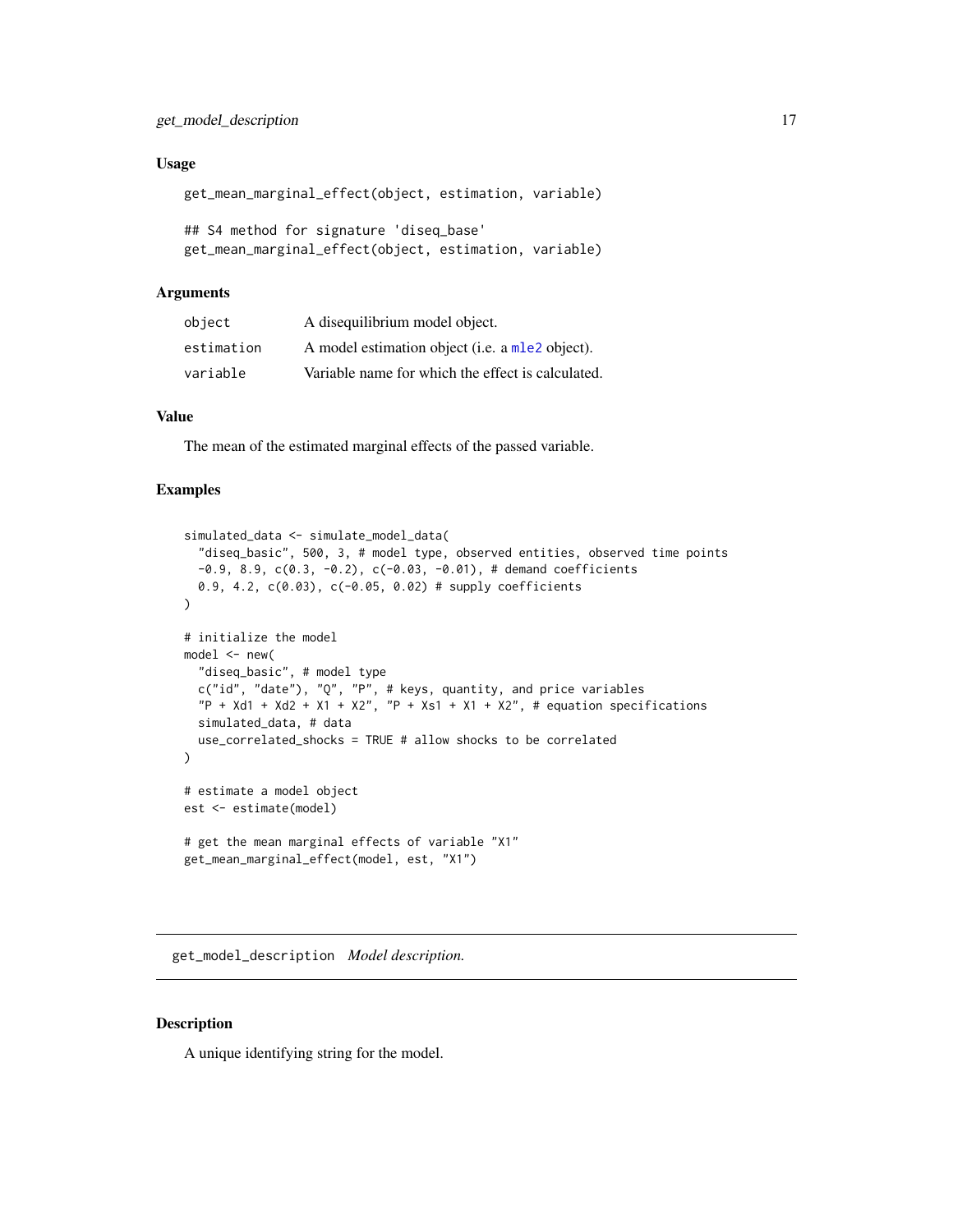# Usage

```
get_model_description(object)
```
## S4 method for signature 'model\_base' get\_model\_description(object)

#### Arguments

object A model object.

# Value

A string representation of the model.

get\_normalized\_shortages

*Normalized shortages.*

#### Description

Returns the shortages normalized by the variance of the difference of the shocks at a given point.

#### Usage

get\_normalized\_shortages(object, parameters)

```
## S4 method for signature 'diseq_base'
get_normalized_shortages(object, parameters)
```
#### Arguments

| object     | A disequilibrium model object.                               |
|------------|--------------------------------------------------------------|
| parameters | A vector of parameters at which the shortages are evaluated. |

# Value

A vector with the estimated normalized shortages.

```
simulated_data <- simulate_model_data(
 "diseq_basic", 500, 3, # model type, observed entities, observed time points
 -0.9, 8.9, c(0.3, -0.2), c(-0.03, -0.01), \# demand coefficients
 0.9, 4.2, c(0.03), c(-0.05, 0.02) # supply coefficients
\mathcal{L}# initialize the model
```
<span id="page-17-0"></span>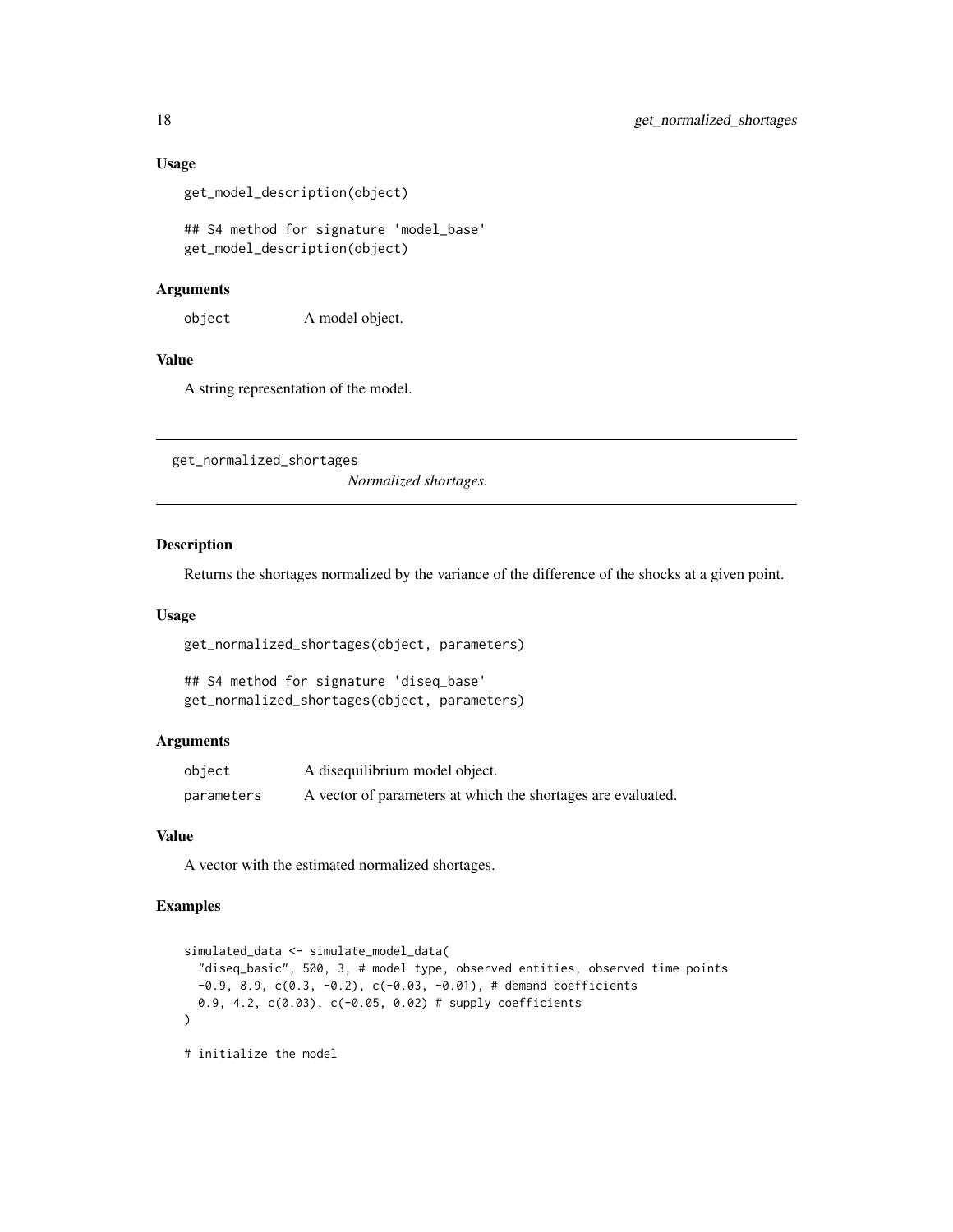```
model \leq -new("diseq_basic", # model type
  c("id", "date"), "Q", "P", # keys, quantity, and price variables
  P + Xd1 + Xd2 + X1 + X2'', P + Xs1 + X1 + X2'', \# equation specifications
  simulated_data, # data
  use_correlated_shocks = TRUE # allow shocks to be correlated
)
# estimate a model object
est <- estimate(model)
# get estimated normalized shortages
nshort <- get_normalized_shortages(model, est@coef)
```
get\_number\_of\_observations *Number of observations.*

# Description

Returns the number of observations that are used by an initialized model. The number of used observations may differ from the numbers of observations of the data set that was passed to the model's initialization.

# Usage

get\_number\_of\_observations(object)

## S4 method for signature 'model\_base' get\_number\_of\_observations(object)

# Arguments

object A model object.

#### Value

The number of used observations.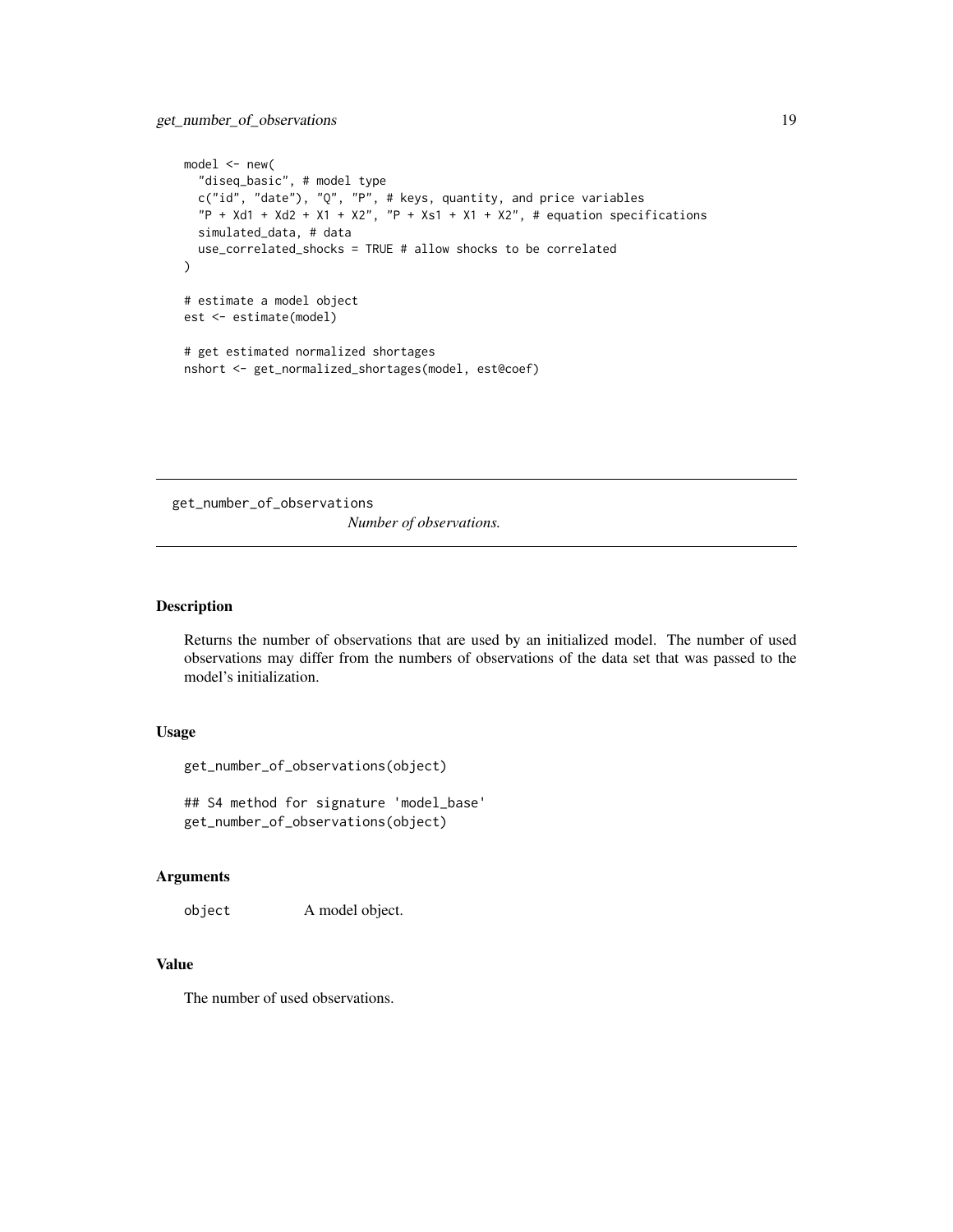<span id="page-19-0"></span>get\_prefixed\_const\_variable

*Constant coefficient variable name.*

# Description

The constant coefficient name is constructed by concatenating the equation prefix with CONST.

# Usage

```
get_prefixed_const_variable(object)
```
## S4 method for signature 'equation\_base' get\_prefixed\_const\_variable(object)

# Arguments

object An equation object.

# Value

The constant coefficient name.

get\_prefixed\_control\_variables *Control variable names.*

# Description

The controls of the equation are the independent variables without the price variable. Their names are constructed by concatenating the equation prefix with the name of the price column.

#### Usage

```
get_prefixed_control_variables(object)
```
# Arguments

object An equation object.

# Value

A vector with the control variable names.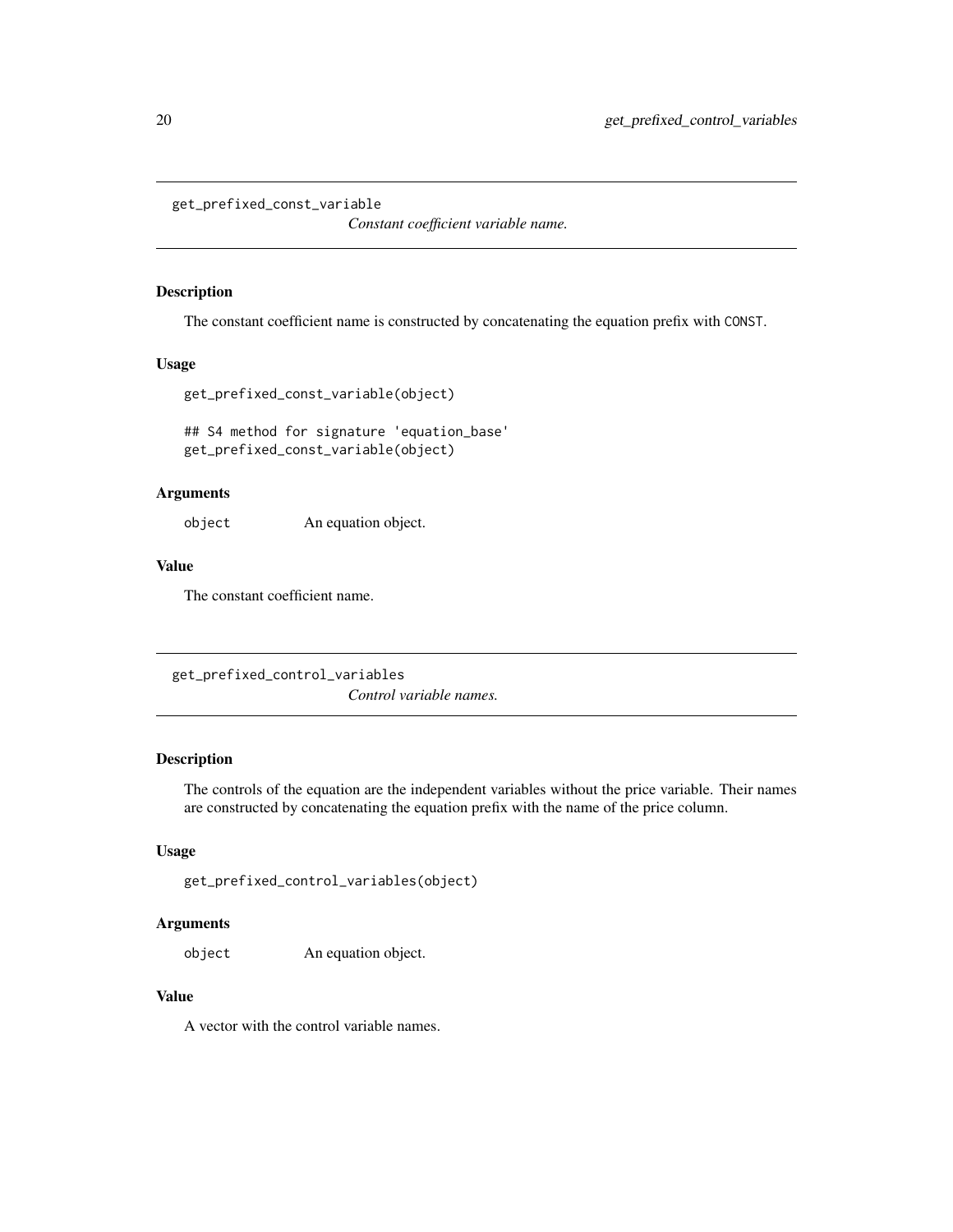<span id="page-20-0"></span>get\_prefixed\_independent\_variables *Independent variable names.*

# Description

The names of the independent variables are constructed by concatenating the equation prefix with the column names of the data tibble.

#### Usage

get\_prefixed\_independent\_variables(object)

# Arguments

object An equation object.

# Value

A vector with the independent variable names.

get\_prefixed\_price\_variable

*Price coefficient variable name.*

### Description

The price coefficient name is constructed by concatenating the equation prefix with the name of the price column.

#### Usage

```
get_prefixed_price_variable(object)
```
## S4 method for signature 'equation\_base' get\_prefixed\_independent\_variables(object)

## S4 method for signature 'equation\_base' get\_prefixed\_price\_variable(object)

```
## S4 method for signature 'equation_base'
get_prefixed_control_variables(object)
```
#### Arguments

object An equation object.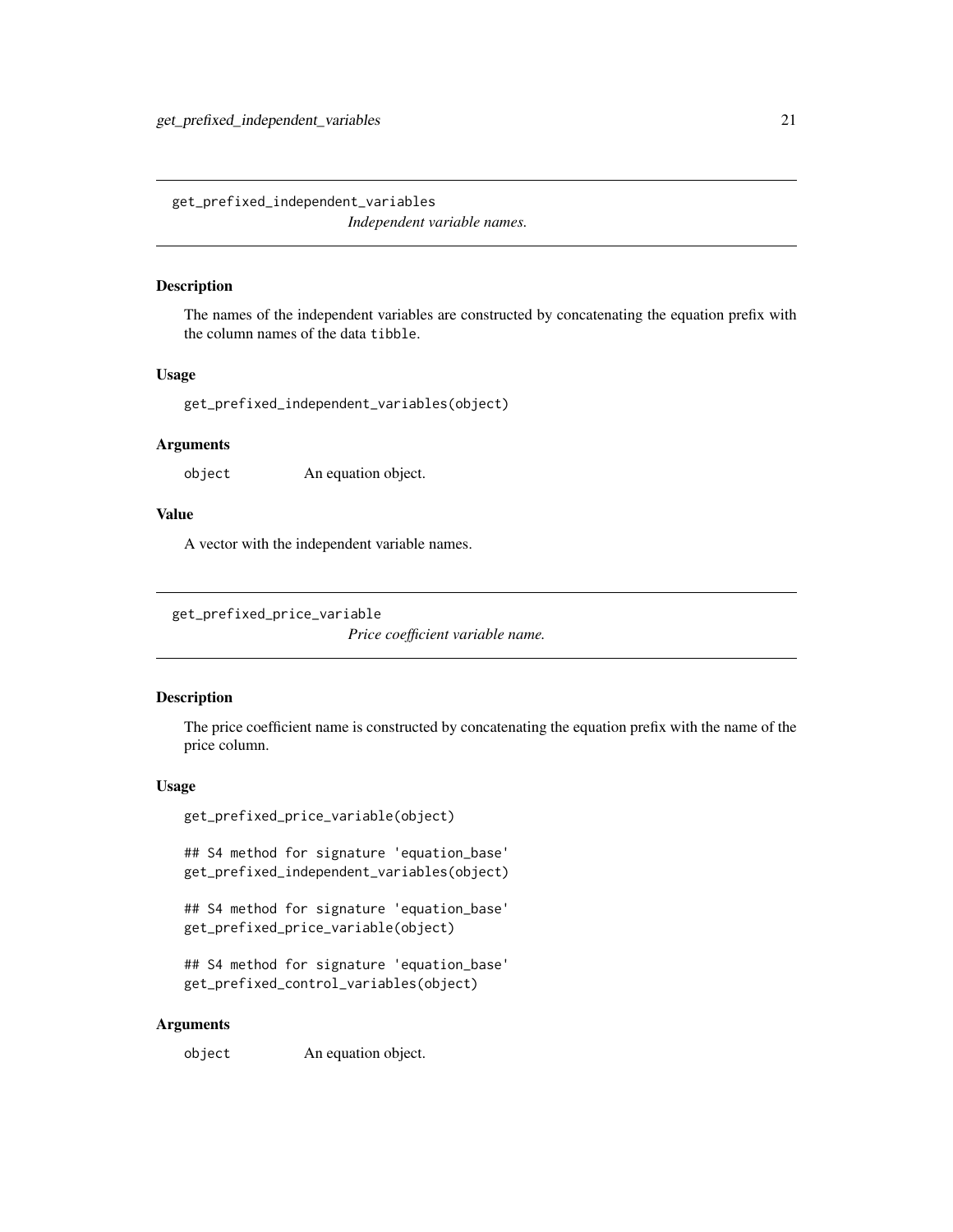The price coefficient variable name.

get\_prefixed\_variance\_variable *Variance variable name.*

#### Description

The variance variables is constructed by concatenating the equation prefix with "VARIANCE".

# Usage

get\_prefixed\_variance\_variable(object)

## S4 method for signature 'equation\_base' get\_prefixed\_variance\_variable(object)

# Arguments

object An equation object.

# Value

The variable name for the variance of the shock of the equation.

get\_relative\_shortages

*Relative shortages.*

# Description

Returns the shortages normalized by the supplied quantity at a given point.

# Usage

get\_relative\_shortages(object, parameters)

```
## S4 method for signature 'diseq_base'
get_relative_shortages(object, parameters)
```

| object     | A disequilibrium model object.                               |
|------------|--------------------------------------------------------------|
| parameters | A vector of parameters at which the shortages are evaluated. |

<span id="page-21-0"></span>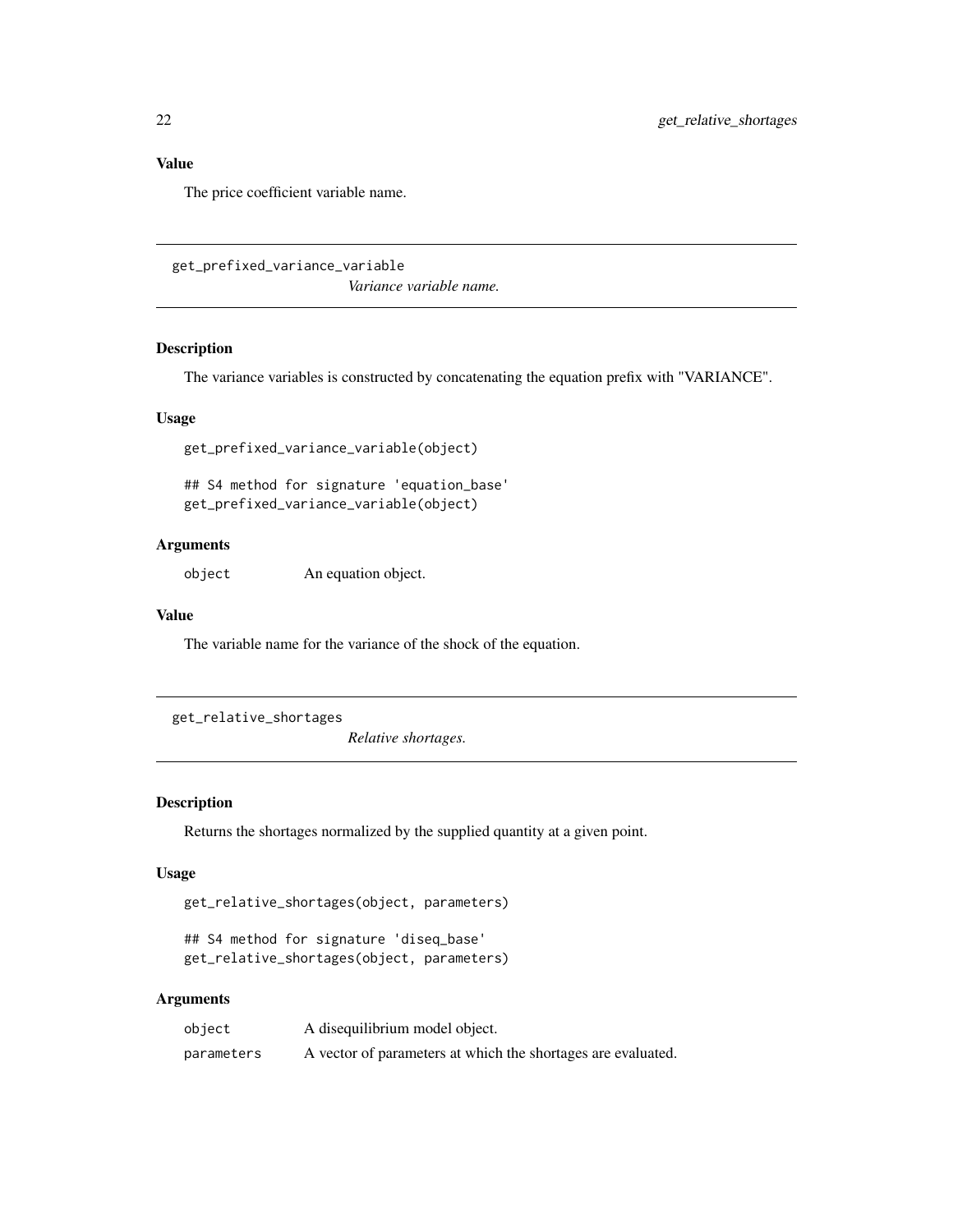<span id="page-22-0"></span>A vector with the estimated normalized shortages.

# Examples

```
simulated_data <- simulate_model_data(
  "diseq_basic", 500, 3, # model type, observed entities, observed time points
  -0.9, 8.9, c(0.3, -0.2), c(-0.03, -0.01),# demand coefficients
  0.9, 4.2, c(0.03), c(-0.05, 0.02) # supply coefficients
\lambda# initialize the model
model < - new("diseq_basic", # model type
  c("id", "date"), "Q", "P", # keys, quantity, and price variables
  "P + Xd1 + Xd2 + X1 + X2", "P + Xs1 + X1 + X2", # equation specificationssimulated_data, # data
  use_correlated_shocks = TRUE # allow shocks to be correlated
)
# estimate a model object
est <- estimate(model)
# get estimated relative shortages
rshort <- get_relative_shortages(model, est@coef)
```
get\_shortage\_probabilities *Shortage probabilities.*

# Description

Returns the shortage probabilities, i.e. the probabilities of an observation coming from an excess demand regime, at the given point.

# Usage

```
get_shortage_probabilities(object, parameters)
```

```
## S4 method for signature 'diseq_base'
get_shortage_probabilities(object, parameters)
```

| object     | A disequilibrium model object.                                            |
|------------|---------------------------------------------------------------------------|
| parameters | A vector of parameters at which the shortage probabilities are evaluated. |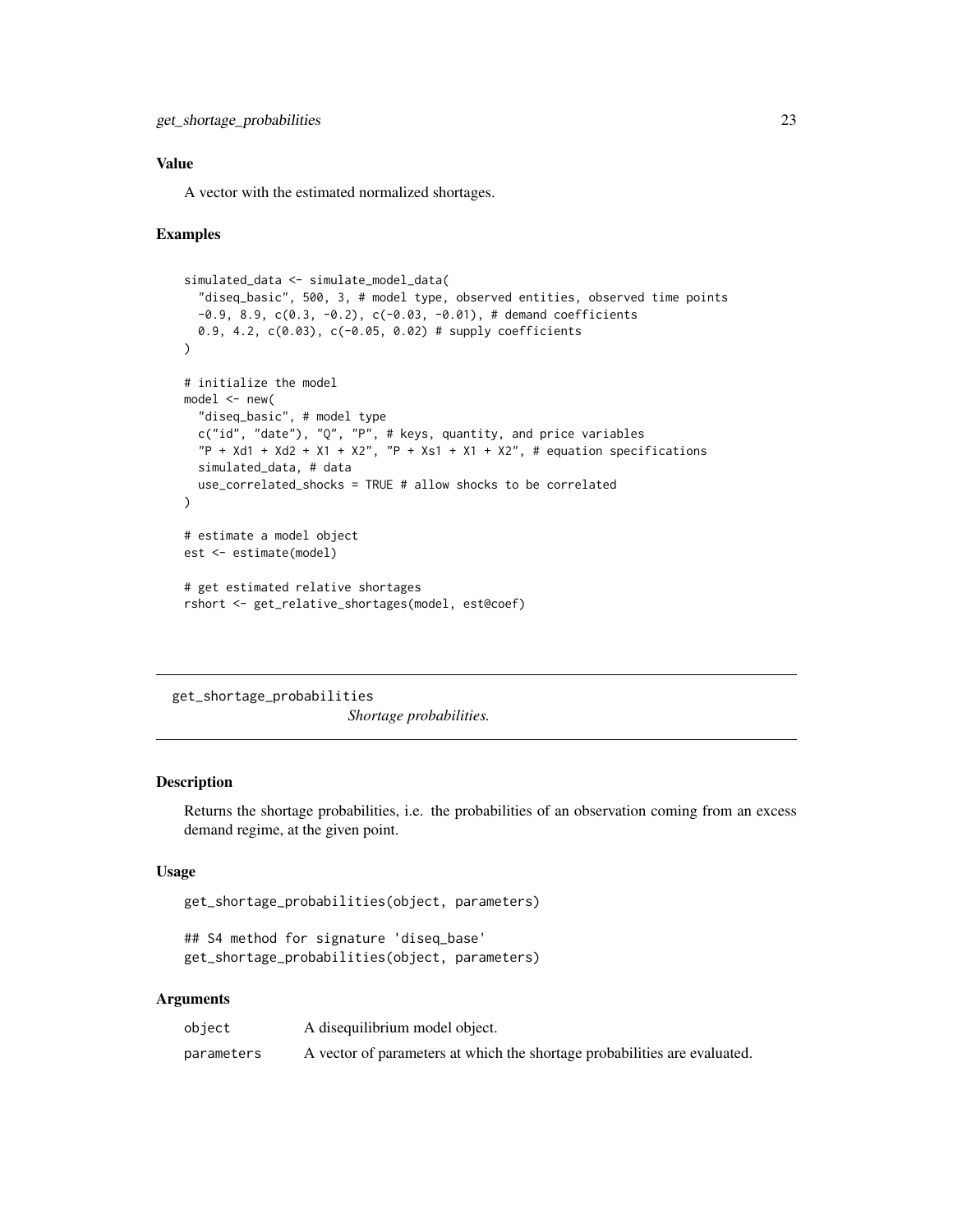<span id="page-23-0"></span>A vector with the estimated shortage probabilities.

# Examples

```
simulated_data <- simulate_model_data(
  "diseq_basic", 500, 3, # model type, observed entities, observed time points
  -0.9, 8.9, c(0.3, -0.2), c(-0.03, -0.01),# demand coefficients
  0.9, 4.2, c(0.03), c(-0.05, 0.02) # supply coefficients
\mathcal{L}# initialize the model
model < - new("diseq_basic", # model type
  c("id", "date"), "Q", "P", # keys, quantity, and price variables
  "P + Xd1 + Xd2 + X1 + X2", "P + Xs1 + X1 + X2", # equation specificationssimulated_data, # data
  use_correlated_shocks = TRUE # allow shocks to be correlated
)
# estimate a model object
est <- estimate(model)
# get the estimated shortage probabilities
probs <- get_shortage_probabilities(model, est@coef)
```
get\_supplied\_quantities *Supplied quantities.*

# Description

Calculates the supplied quantity for each observation.

# Usage

```
get_supplied_quantities(object, parameters)
```

```
## S4 method for signature 'model_base'
get_supplied_quantities(object, parameters)
```

| object     | A model object.                 |
|------------|---------------------------------|
| parameters | A vector of model's parameters. |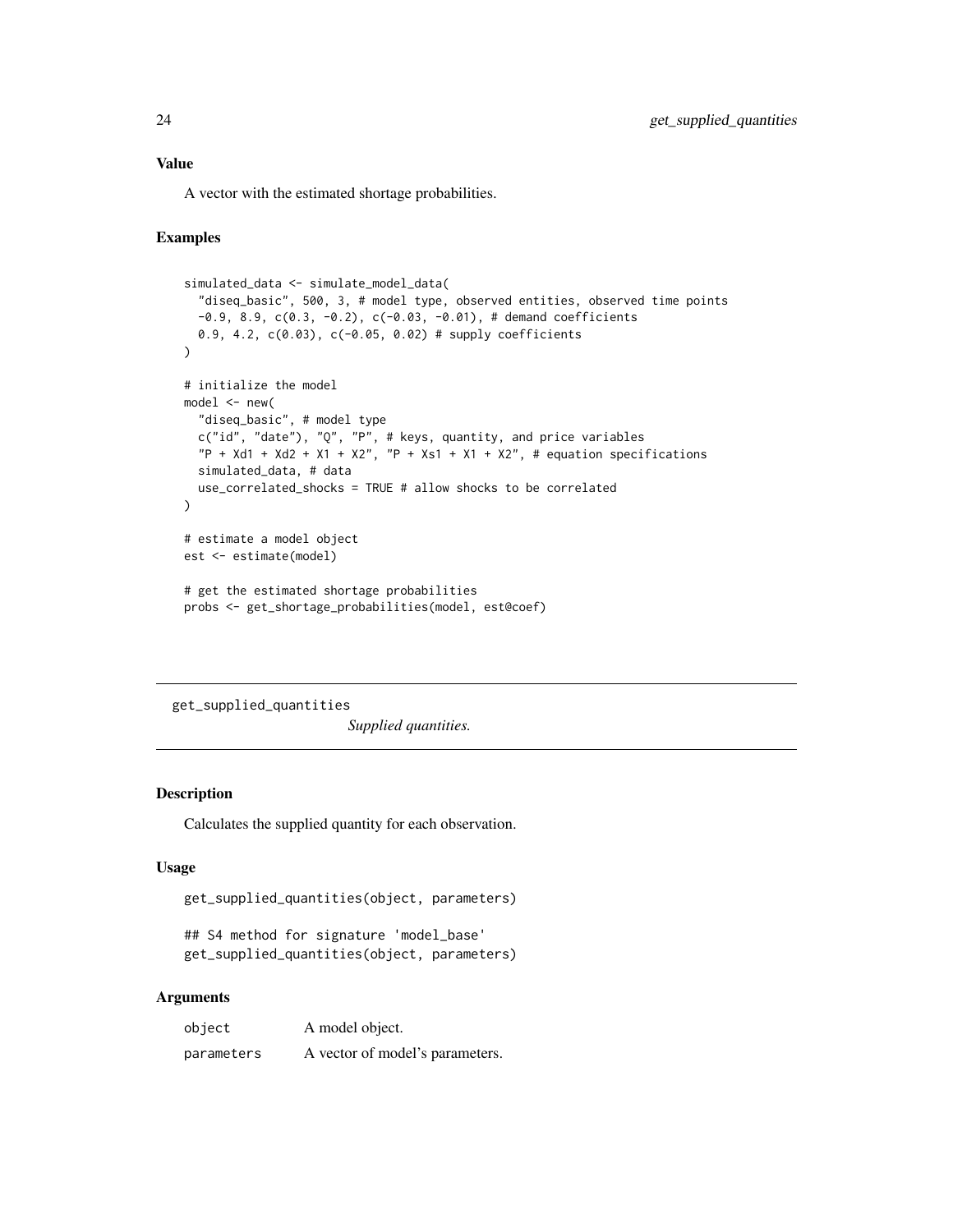<span id="page-24-0"></span>A vector with the supplied quantities evaluated at the given parameter vector.

# See Also

get\_aggregate\_supply

# Examples

```
simulated_data <- simulate_model_data(
  "diseq_basic", 500, 3, # model type, observed entities, observed time points
  -0.9, 8.9, c(0.3, -0.2), c(-0.03, -0.01),# demand coefficients
  0.9, 4.2, c(0.03), c(-0.05, 0.02) # supply coefficients
\lambda# initialize the model
model <- new(
  "diseq_basic", # model type
  c("id", "date"), "Q", "P", # keys, quantity, and price variables
  "P + Xd1 + Xd2 + X1 + X2", "P + Xs1 + X1 + X2", # equation specificationssimulated_data, # data
  use_correlated_shocks = TRUE # allow shocks to be correlated
\mathcal{L}# estimate the model object
est <- estimate(model)
# get estimated supplied quantities
supq <- get_supplied_quantities(model, est@coef)
```
get\_supply\_descriptives

*Supply descriptive statistics*

# Description

Calculates and returns basic descriptive statistics for the model's supply data. Factor variables are excluded from the calculations.

# Usage

```
get_supply_descriptives(object)
```
## S4 method for signature 'model\_base' get\_supply\_descriptives(object)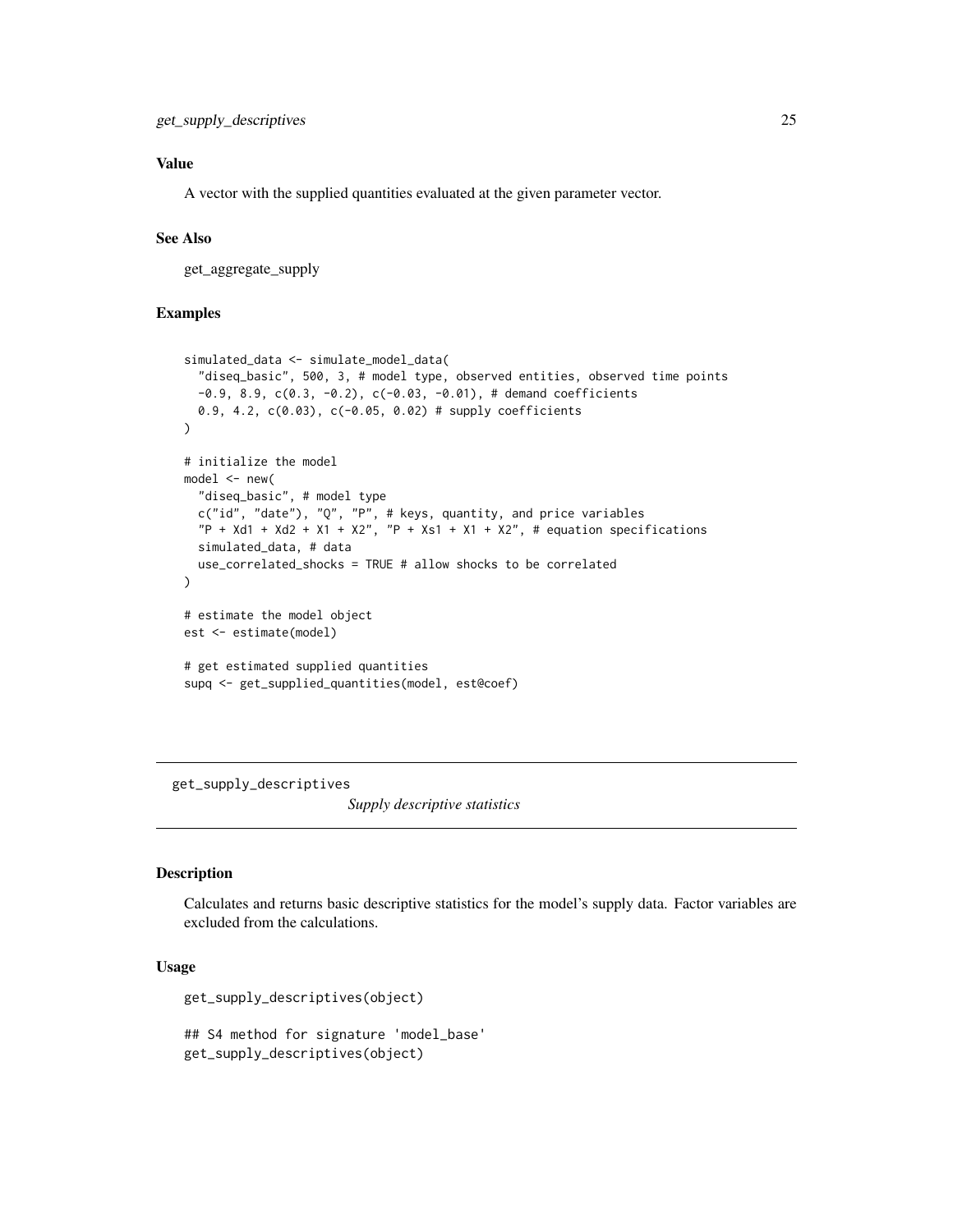#### **Arguments**

object A model object.

#### Value

A data tibble containing descriptive statistics.

has\_shortage *Checks if an observation is in a shortage stage.*

# Description

Returns TRUE for the indices at which the shortages of the market are non-negative, i.e. the market is in an excess demand state. Returns FALSE for the remaining indices. The evaluation of the shortages is performed using the passed parameter vector.

#### Usage

```
has_shortage(object, parameters)
```
## S4 method for signature 'diseq\_base' has\_shortage(object, parameters)

# **Arguments**

| object     | A disequilibrium model object.                                            |
|------------|---------------------------------------------------------------------------|
| parameters | A vector of parameters at which the shortage probabilities are evaluated. |

#### Value

A vector of Boolean values indicating observations with shortages.

```
simulated_data <- simulate_model_data(
 "diseq_basic", 500, 3, # model type, observed entities, observed time points
 -0.9, 8.9, c(0.3, -0.2), c(-0.03, -0.01),# demand coefficients
 0.9, 4.2, c(0.03), c(-0.05, 0.02) # supply coefficients
\mathcal{L}# initialize the model
model \leq new("diseq_basic", # model type
 c("id", "date"), "Q", "P", # keys, quantity, and price variables
  "P + Xd1 + Xd2 + X1 + X2", "P + Xs1 + X1 + X2", # equation specificationssimulated_data, # data
 use_correlated_shocks = TRUE # allow shocks to be correlated
```
<span id="page-25-0"></span>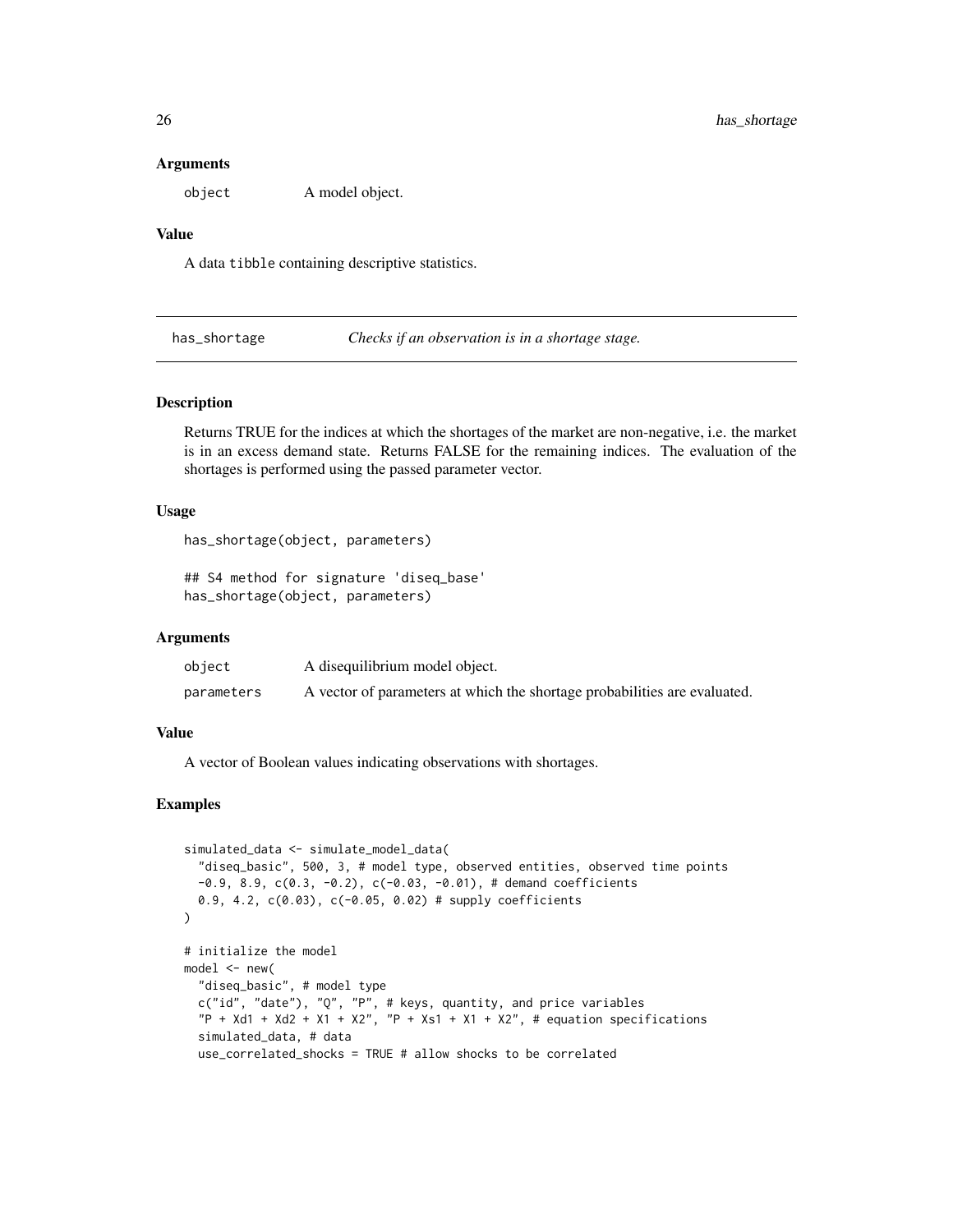# <span id="page-26-0"></span>initialize\_model\_base 27

```
\mathcal{L}# estimate a model object
est <- estimate(model)
# get the indices of estimated shortages
has_short <- has_shortage(model, est@coef)
```
initialize\_model\_base *Model initialization*

# Description

Model initialization

# Usage

```
## S4 method for signature 'diseq_basic'
initialize(
  .Object,
 key_columns,
  quantity_column,
  price_column,
  demand_specification,
  supply_specification,
 data,
 use_correlated_shocks = TRUE,
 verbose = 0)
## S4 method for signature 'diseq_deterministic_adjustment'
initialize(
  .Object,
  key_columns,
  time_column,
  quantity_column,
 price_column,
  demand_specification,
  supply_specification,
  data,
 use_correlated_shocks = TRUE,
  verbose = \theta)
## S4 method for signature 'diseq_directional'
initialize(
  .Object,
```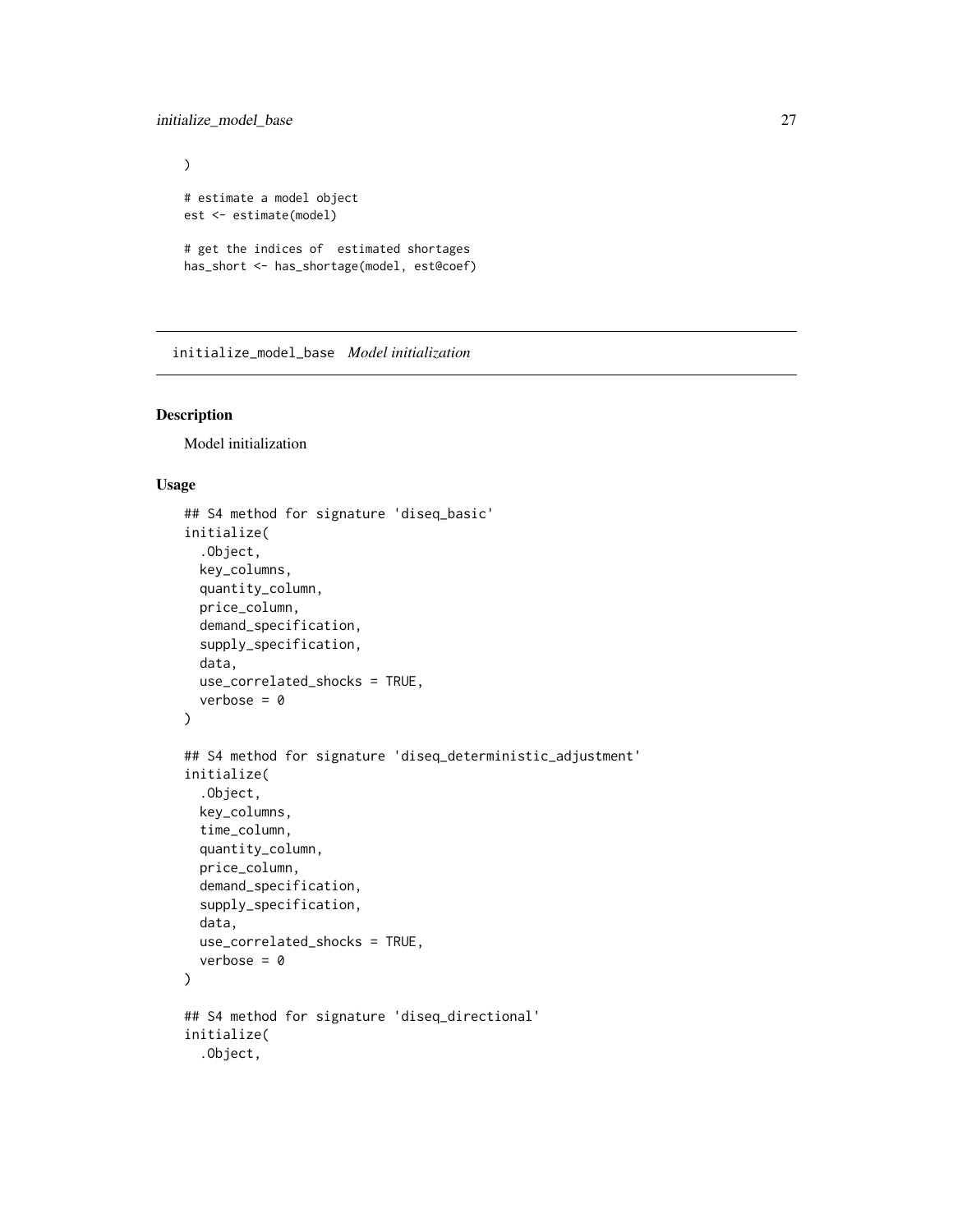```
key_columns,
  time_column,
  quantity_column,
 price_column,
  demand_specification,
  supply_specification,
  data,
 use_correlated_shocks = TRUE,
  verbose = \theta)
## S4 method for signature 'diseq_stochastic_adjustment'
initialize(
  .Object,
 key_columns,
  time_column,
  quantity_column,
 price_column,
  demand_specification,
  supply_specification,
 price_specification,
  data,
 use_correlated_shocks = TRUE,
  verbose = \theta\lambda## S4 method for signature 'eq_2sls'
initialize(
  .Object,
 key_columns,
  quantity_column,
 price_column,
  demand_specification,
  supply_specification,
 data,
  verbose = \theta)
## S4 method for signature 'eq_fiml'
initialize(
  .Object,
  key_columns,
  quantity_column,
  price_column,
  demand_specification,
  supply_specification,
  data,
  use_correlated_shocks = TRUE,
```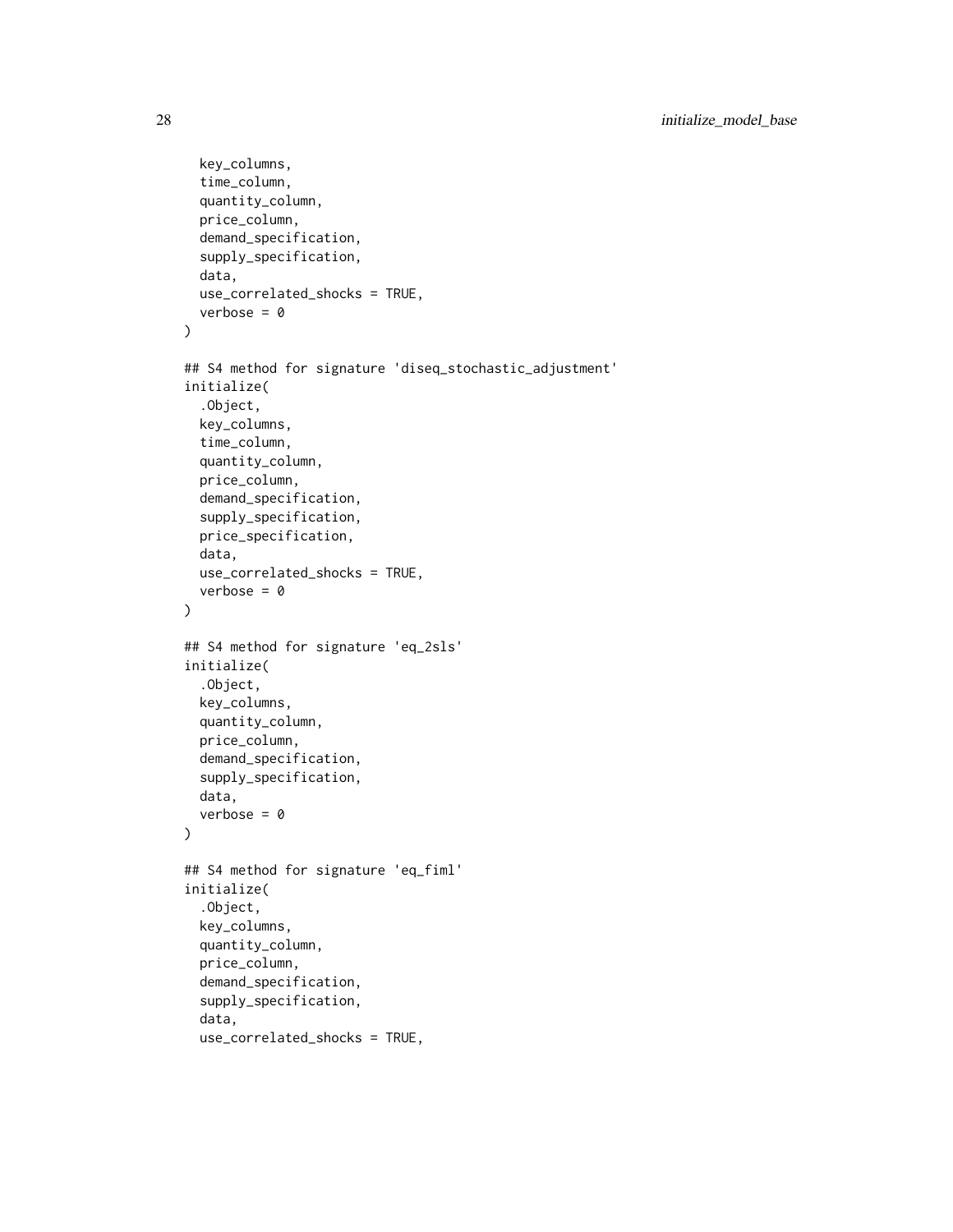<span id="page-28-0"></span>verbose =  $\theta$ 

#### **Arguments**

 $\lambda$ 

| .Object                            | The object to be Constructed.                                           |  |
|------------------------------------|-------------------------------------------------------------------------|--|
| key_columns<br>quantity_column     | Key columns of the data set.                                            |  |
|                                    | The quantity variable of the data set.                                  |  |
| price_column                       | The price variable of the data set.                                     |  |
| demand_specification               |                                                                         |  |
|                                    | A formula representation of the right hand side of the demand equation. |  |
| supply_specification               |                                                                         |  |
|                                    | A formula representation of the right hand side of the supply equation. |  |
| data<br>use_correlated_shocks      | The data set.                                                           |  |
|                                    | Should the model be estimated using correlated shocks?                  |  |
| verbose                            | Verbosity level.                                                        |  |
| time_column<br>price_specification | The time column of the data set.                                        |  |
|                                    | A formula representation of the price equation.                         |  |

#### Details

## Common initialization

### Variable construction

The constructor prepares the model's variables using the passed specifications. The specification strings are expected to follow the syntax of [formula](#page-0-0). The construction of the model's data uses the variables that are extracted by these specification. The demand variables are extracted by a formula that uses the quantity\_column on the left hand side and the demand\_specification on the right hand side of the formula. The supply variables are constructed by the and the quantity\_column and the supply\_specification. In the case of the [diseq\\_stochastic\\_adjustment](#page-5-1) model, the price dynamics' variables are extracted using the quantity\_column and the price\_specification

#### ### Data preparation

1. If the passed data set contains rows with NA values, they are dropped. If the verbosity level allows warnings, a warning is emitted reporting how many rows were dropped.

2. After dropping the rows, factor levels may be invalidated. If needed the constructor readjusts the factor variables by removing the unobserved levels. Factor indicators and interaction terms are automatically created.

3. The primary column is constructed by pasting the values of the key\_columns.

4. In the case of the [diseq\\_directional](#page-4-1), [diseq\\_deterministic\\_adjustment](#page-4-2), and the [diseq\\_stochastic\\_adjustment](#page-5-1) models, a column with lagged prices is constructed. Since lagged prices are unavailable for the observation of the first time points, these observations are dropped. If the verbosity level allows the emission of information messages, the constructor prints the number of dropped observations.

5. In the case of the [diseq\\_directional](#page-4-1), and the [diseq\\_stochastic\\_adjustment](#page-5-1) models, a column with price differences is created.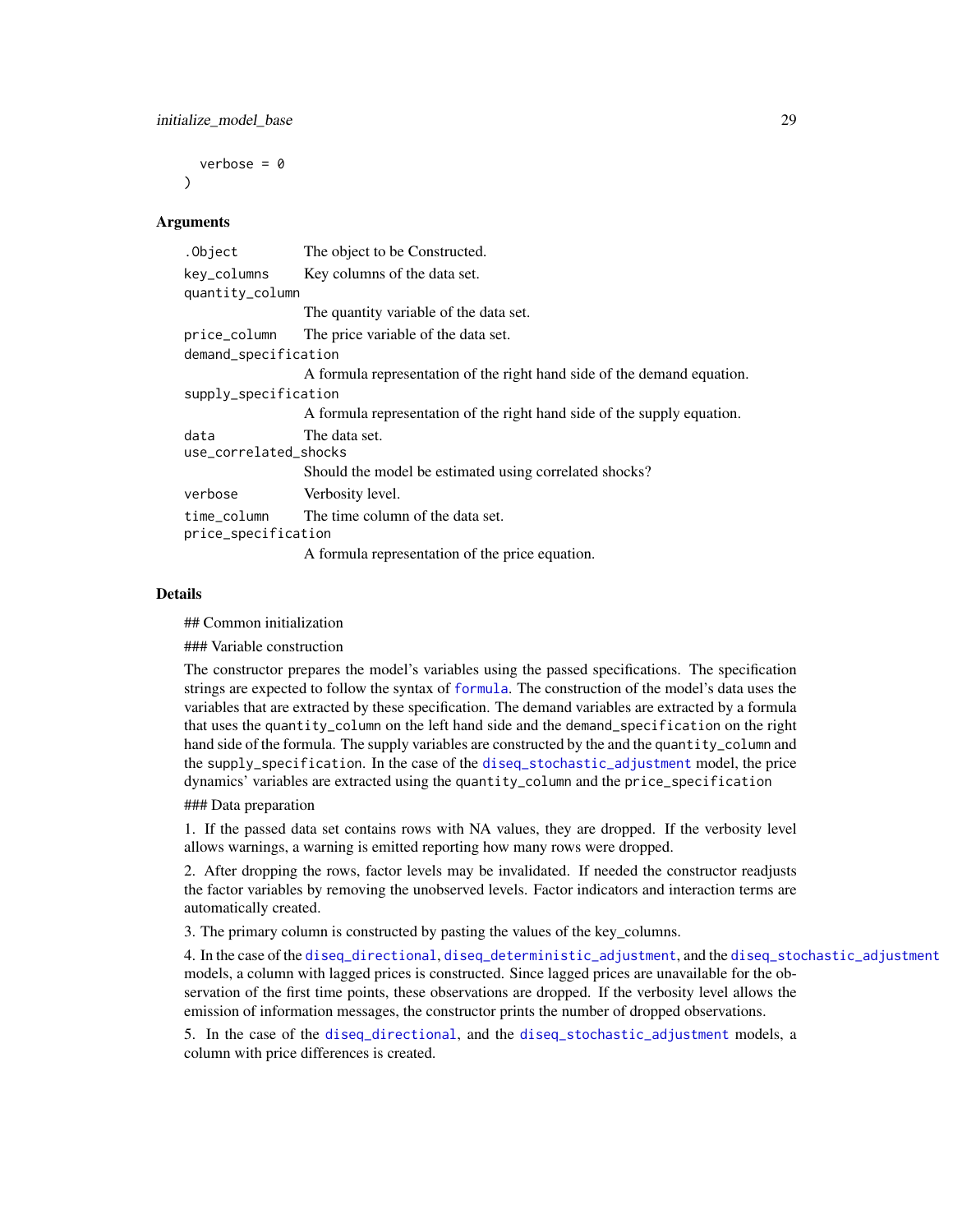<span id="page-29-0"></span>The initialized model.

# Functions

- initialize, diseq\_basic-method: Basic disequilibrium model base constructor
- initialize,diseq\_deterministic\_adjustment-method: Disequilibrium model with deterministic price adjustment constructor
- initialize, diseq\_directional-method: Directional disequilibrium model base constructor
- initialize,diseq\_stochastic\_adjustment-method: Disequilibrium model with stochastic price adjustment constructor
- initialize,eq\_2sls-method: Two stage least squares equilibrium model constructor
- initialize,eq\_fiml-method: Full information maximum likelihood model constructor

minus\_log\_likelihood *Minus log-likelihood.*

#### **Description**

Returns the opposite of the log-likelihood. The likelihood functions are based on [Maddala and](https://doi.org/10.2307/1914215) [Nelson \(1974\).](https://doi.org/10.2307/1914215) The likelihoods expressions that the function uses are derived in [Karapanagiotis](https://dx.doi.org/10.2139/ssrn.3525622) [\(2020\).](https://dx.doi.org/10.2139/ssrn.3525622) The function calculates the model's log likelihood by evaluating the log likelihood of each observation in the sample and summing the evaluation results.

#### Usage

```
minus_log_likelihood(object, parameters)
## S4 method for signature 'diseq_basic'
minus_log_likelihood(object, parameters)
## S4 method for signature 'diseq_deterministic_adjustment'
minus_log_likelihood(object, parameters)
## S4 method for signature 'diseq_directional'
minus_log_likelihood(object, parameters)
## S4 method for signature 'diseq_stochastic_adjustment'
minus_log_likelihood(object, parameters)
## S4 method for signature 'eq_fiml'
minus_log_likelihood(object, parameters)
```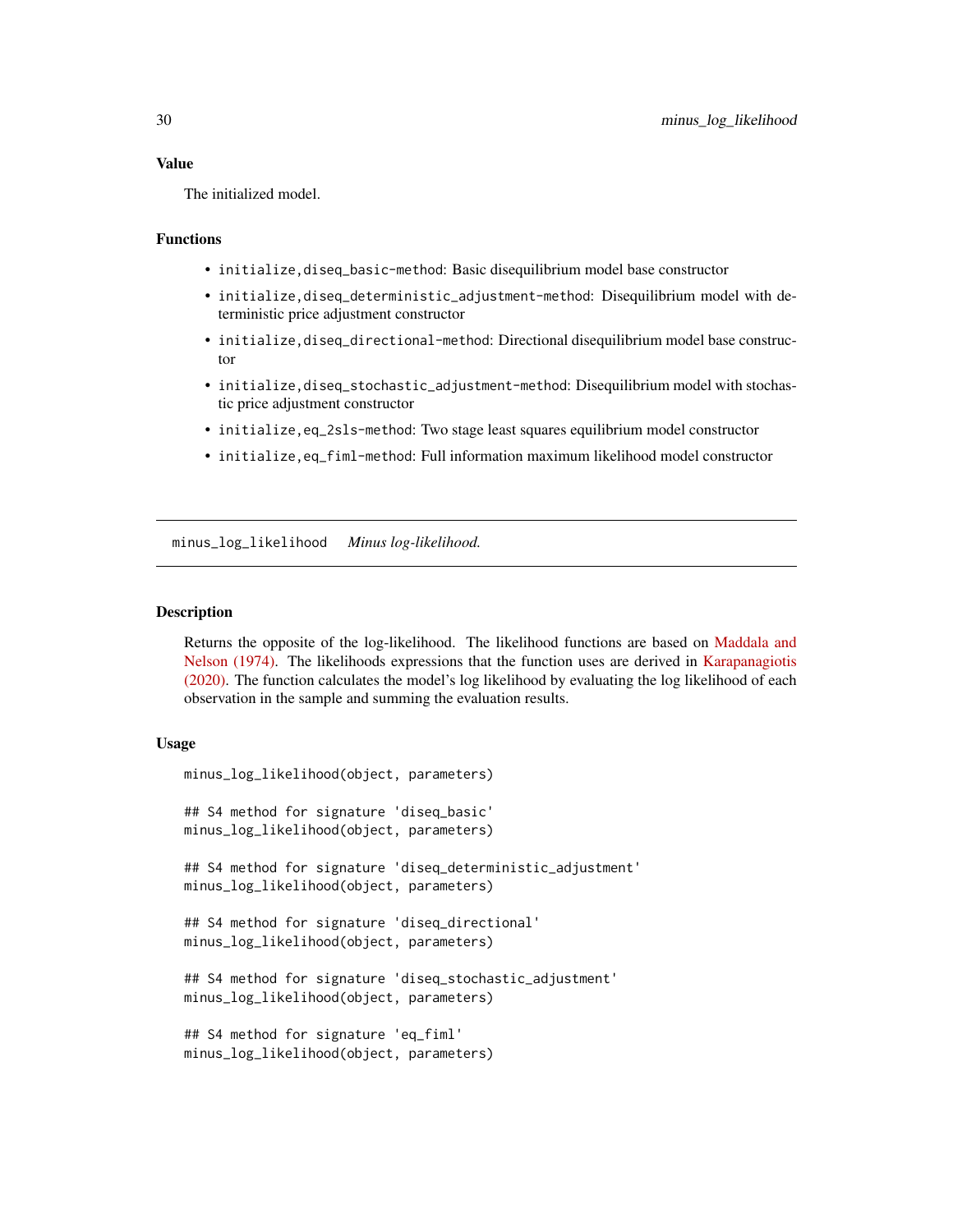# <span id="page-30-0"></span>model\_base-class 31

#### **Arguments**

| object     | A model object.                                                  |
|------------|------------------------------------------------------------------|
| parameters | A vector of parameters at which the function is to be evaluated. |

# Value

The opposite of the sum of the likelihoods evaluated for each observation.

model\_base-class *Model base class*

# Description

Model base class

# Slots

logger Logger object.

key\_columns Vector of column names that uniquely identify data records. For panel data this vector should contain an entity and a time point identifier.

time\_column Column name for the time point data.

- explanatory\_columns Vector of explanatory column names for all model's equations.
- data\_columns Vector of model's data column names. This is the union of the quantity, price and explanatory columns.
- columns Vector of primary key and data column names for all model's equations.

model\_tibble Model data tibble.

model\_type\_string Model type string description.

system Model's system of equations.

model\_logger-class *Logger class*

# Description

Logger class

#### Slots

- verbosity Controls the intensity of output messages. Errors are always printed. Other than this, a value of
	- 1 prints warnings,
	- 2 prints basic information,
	- 3 prints verbose information and,
	- 4 prints debug information.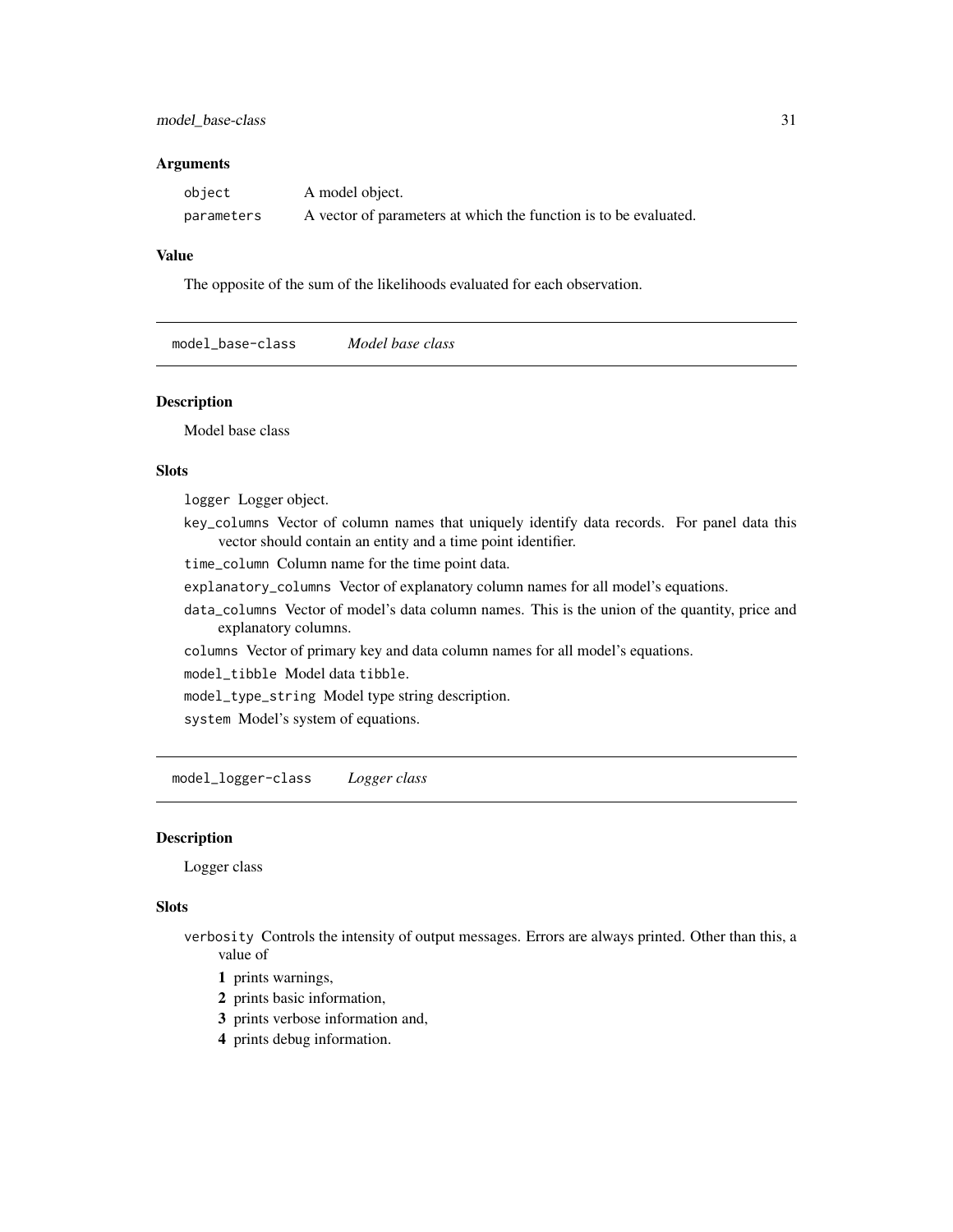# <span id="page-31-0"></span>Description

It calculates the gradient of the likelihood at the given parameter point for each observation in the sample. It, therefore, returns an n x k matrix, where n denotes the number of observations in the sample and k the number of estimated parameters. There order of the parameters is the same as the one that is used in the summary of the results.

# Usage

```
scores(object, parameters)
## S4 method for signature 'diseq_basic'
scores(object, parameters)
## S4 method for signature 'diseq_deterministic_adjustment'
scores(object, parameters)
## S4 method for signature 'diseq_directional'
scores(object, parameters)
## S4 method for signature 'diseq_stochastic_adjustment'
scores(object, parameters)
## S4 method for signature 'eq_fiml'
scores(object, parameters)
```
# Arguments

| object     | A model object.                 |
|------------|---------------------------------|
| parameters | A vector with model parameters. |

#### Value

The score matrix.

```
simulated_data <- simulate_model_data(
  "diseq_basic", 500, 3, # model type, observed entities, observed time points
 -0.9, 8.9, c(0.3, -0.2), c(-0.03, -0.01), \# demand coefficients
 0.9, 4.2, c(0.03), c(-0.05, 0.02) # supply coefficients
\mathcal{L}# initialize the model
```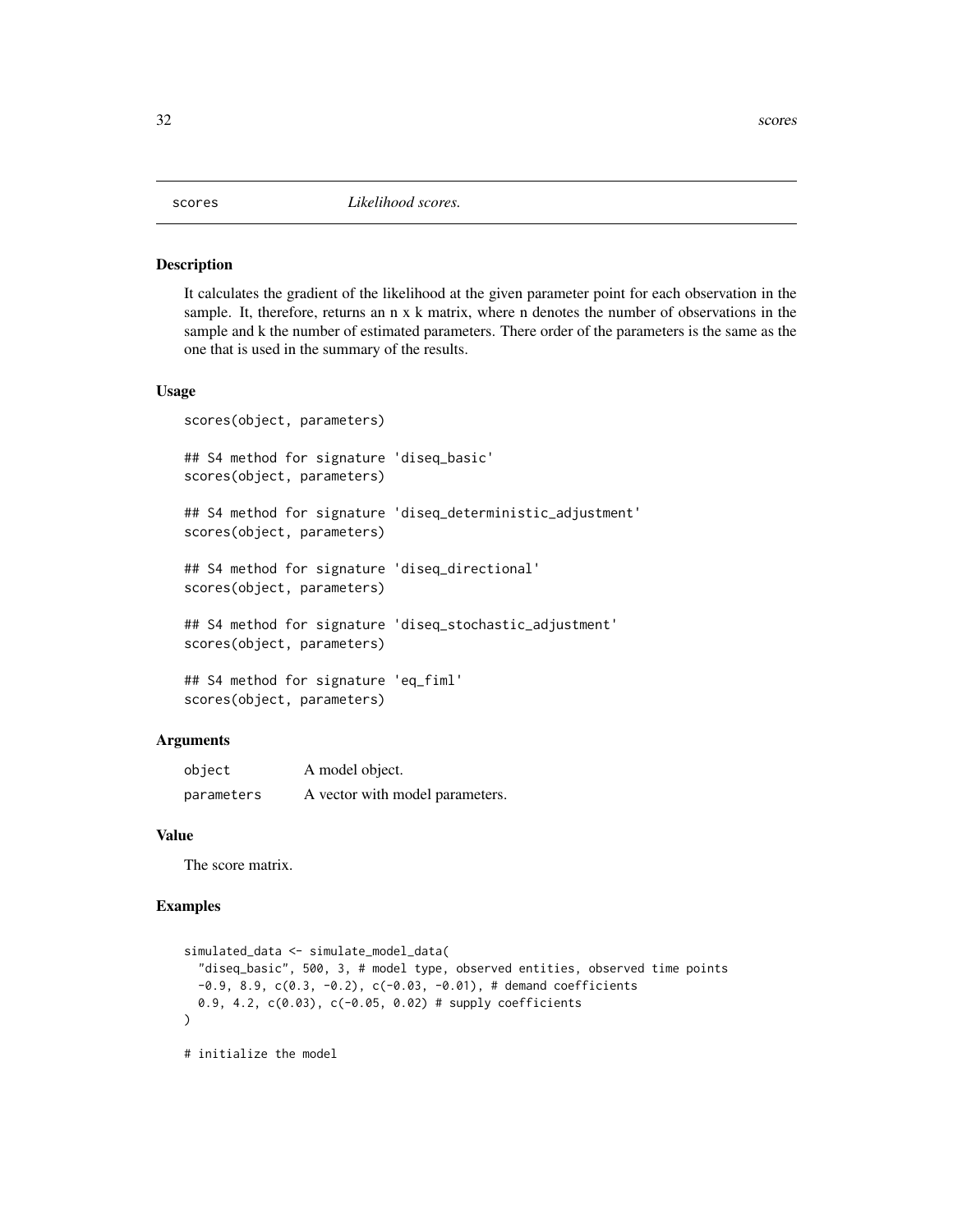```
model \leq -new("diseq_basic", # model type
  c("id", "date"), "Q", "P", # keys, quantity, and price variables
  P + Xd1 + Xd2 + X1 + X2'', P + Xs1 + X1 + X2'', \# equation specifications
  simulated_data, # data
  use_correlated_shocks = TRUE # allow shocks to be correlated
)
# estimate the model object (by default the maximum optimization is using BFGS)
est <- estimate(model)
# Calculate the score matrix
scores <- scores(model, est@coef)
```
simulate\_model\_data *Simulate model data.*

### Description

Returns a data tibble with simulated data from a generating process that matches the passed model string. By default, the simulated observations of the controls are drawn from a normal distribution.

#### Usage

```
simulate_model_data(
 model_string,
  nobs,
  tobs,
  alpha_d,
  beta_d0,
 beta_d,
  eta_d,
  alpha_s,
  beta_s0,
 beta_s,
  eta_s,
  gamma,
  beta_p0,
 beta_p,
  signal = 1,signa_s = 1,
  sigma_p = 1,
  rho_ds = 0,
  rho_d = \theta,
  rho_sp = 0,
  seed = NA_integer_,
 price_generator = function(nobs) stats::rnorm(n = nobs, mean = 2.5, sd = 0.5),
```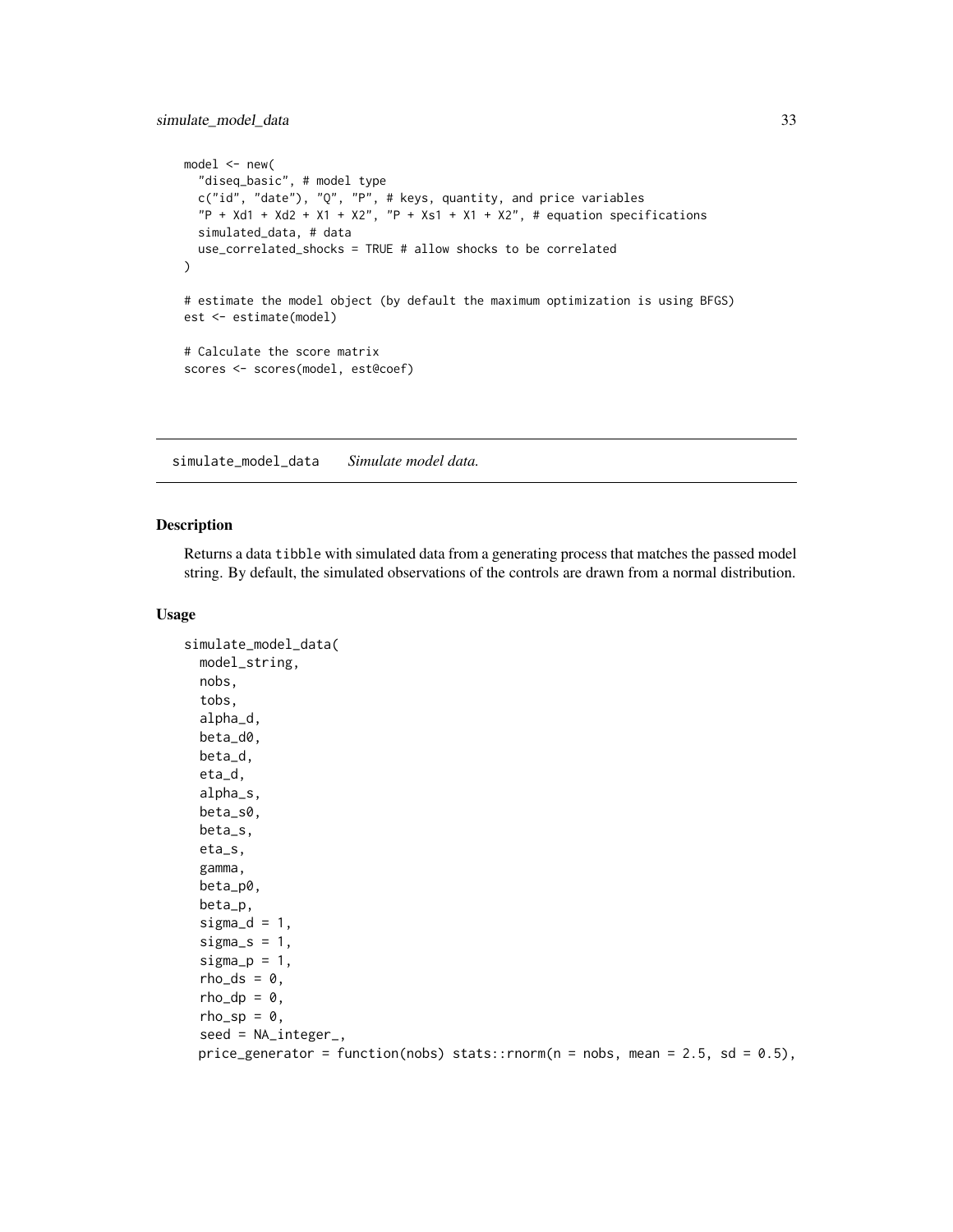```
control_generator = function(nobs) stats::rnorm(n = nobs, mean = 2.5, sd = 0.5)
\mathcal{L}## S4 method for signature 'ANY'
simulate_model_data(
 model_string,
 nobs,
  tobs,
 alpha_d,
 beta_d0,
 beta_d,
 eta_d,
 alpha_s,
 beta_s0,
 beta_s,
 eta_s,
  gamma,
 beta_p0,
 beta_p,
  signal = 1,signa_s = 1,
  signa_p = 1,
  rho_d s = 0,
  rho_d = \theta,
 rho_sp = 0,
 seed = NA_integer_,
 price_generator = function(nobs) stats::rnorm(n = nobs, mean = 2.5, sd = 0.5),
 control_generator = function(nobs) stats::rnorm(n = nobs, mean = 2.5, sd = 0.5)
\mathcal{L}
```

| model_string | Model type. It should be among eq_2s1s, eq_fiml, diseq_basic, diseq_directional,<br>diseq_deterministic_adjustment, and diseq_stochastic_adjustment. |
|--------------|------------------------------------------------------------------------------------------------------------------------------------------------------|
| nobs         | Number of simulated entities.                                                                                                                        |
| tobs         | Number of simulated dates.                                                                                                                           |
| alpha_d      | Price coefficient of demand.                                                                                                                         |
| beta_d0      | Constant coefficient of demand.                                                                                                                      |
| beta_d       | Coefficients of exclusive demand controls.                                                                                                           |
| eta_d        | Demand coefficients of common controls.                                                                                                              |
| alpha_s      | Price coefficient of supply.                                                                                                                         |
| beta_s0      | Constant coefficient of supply.                                                                                                                      |
| beta_s       | Coefficients of exclusive supply controls.                                                                                                           |
| $eta_s$      | Supply coefficients of common controls.                                                                                                              |
| gamma        | Price equation's stability factor.                                                                                                                   |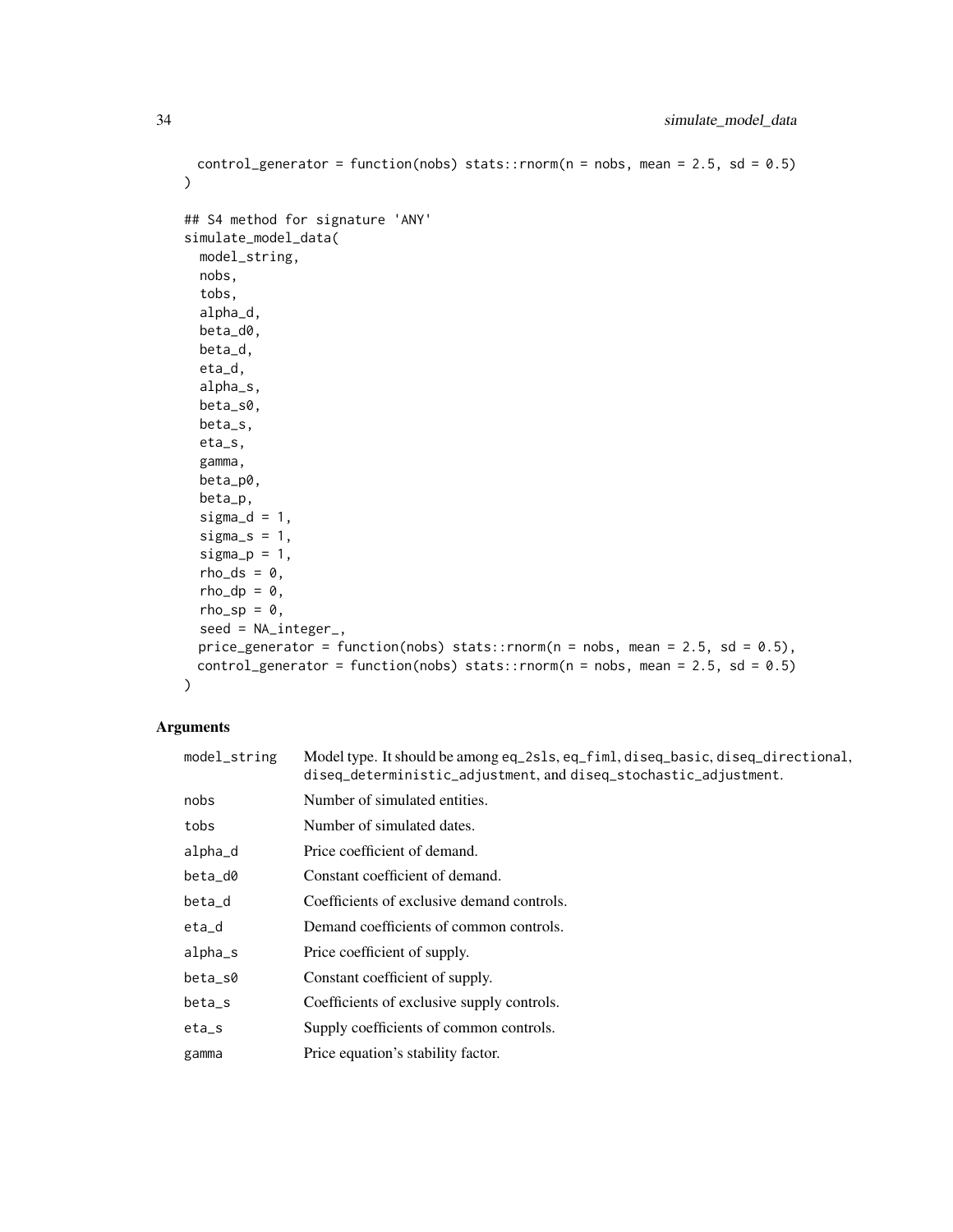| beta_p0           | Price equation's constant coefficient.              |  |
|-------------------|-----------------------------------------------------|--|
| beta_p            | Price equation's control coefficients.              |  |
| sigma_d           | Demand shock's standard deviation.                  |  |
| sigma_s           | Supply shock's standard deviation.                  |  |
| sigma_p           | Price equation shock's standard deviation.          |  |
| rho_ds            | Demand and supply shocks' correlation coefficient.  |  |
| rho_dp            | Demand and price shocks' correlation coefficient.   |  |
| rho_sp            | Supply and price shocks' correlation coefficient.   |  |
| seed              | Pseudo random number generator seed.                |  |
| price_generator   |                                                     |  |
|                   | Pseudo random number generator callback for prices. |  |
| control_generator |                                                     |  |

Pseudo random number generator callback for non-price controls.

# Value

The simulated data.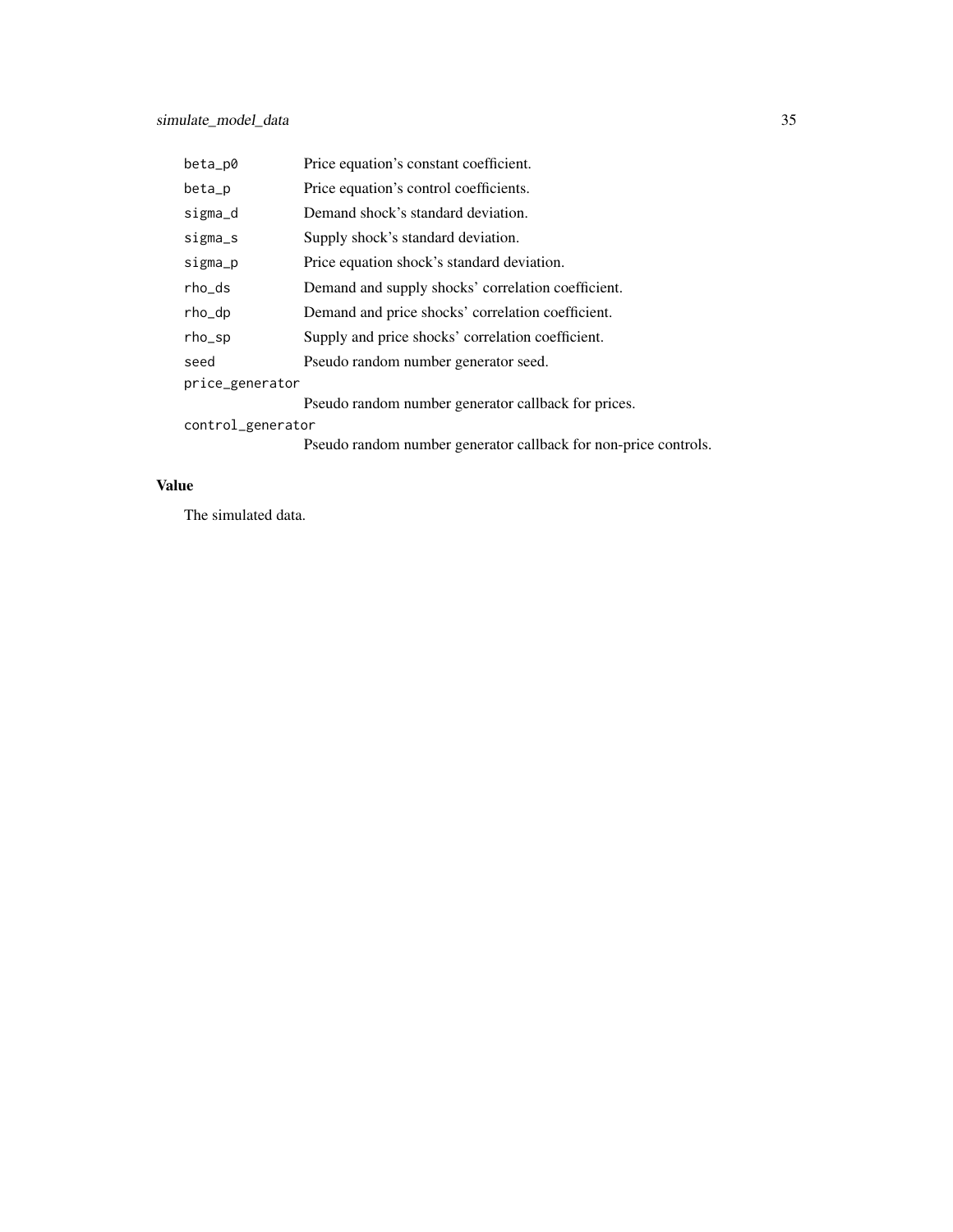# <span id="page-35-0"></span>**Index**

diseq, [3](#page-2-0) diseq\_base-class, [4](#page-3-0) diseq\_basic, *[4](#page-3-0)* diseq\_basic-class, [4](#page-3-0) diseq\_deterministic\_adjustment, *[4](#page-3-0)*, *[29](#page-28-0)* diseq\_deterministic\_adjustment-class, [5](#page-4-0) diseq\_directional, *[4,](#page-3-0) [5](#page-4-0)*, *[29](#page-28-0)* diseq\_directional-class, [5](#page-4-0) diseq\_stochastic\_adjustment, *[4](#page-3-0)*, *[29](#page-28-0)* diseq\_stochastic\_adjustment-class, [6](#page-5-0) eq\_2sls, *[4](#page-3-0)*, *[10,](#page-9-0) [11](#page-10-0)* eq\_2sls-class, [8](#page-7-0) eq\_base-class, [9](#page-8-0) eq\_fiml, *[4](#page-3-0)* eq\_fiml-class, [9](#page-8-0) equation\_base-class, [7](#page-6-0) equation\_basic-class, [7](#page-6-0) equation\_deterministic\_adjustment-class, [7](#page-6-0) equation\_directional-class, [8](#page-7-0) equation\_stochastic\_adjustment-class, [8](#page-7-0) estimate, [10](#page-9-0) estimate,diseq\_base-method *(*estimate*)*, [10](#page-9-0)

estimate,eq\_2sls-method *(*estimate*)*, [10](#page-9-0) estimate,eq\_fiml-method *(*estimate*)*, [10](#page-9-0)

```
formula, 29
```
get\_aggregate\_demand, [12](#page-11-0) get\_aggregate\_demand,model\_base-method *(*get\_aggregate\_demand*)*, [12](#page-11-0) get\_aggregate\_supply, [13](#page-12-0) get\_aggregate\_supply,model\_base-method *(*get\_aggregate\_supply*)*, [13](#page-12-0) get\_demand\_descriptives, [15](#page-14-0)

get\_demand\_descriptives,model\_base-method *(*get\_demand\_descriptives*)*, [15](#page-14-0) get\_demanded\_quantities, [14](#page-13-0) get\_demanded\_quantities,model\_base-method *(*get\_demanded\_quantities*)*, [14](#page-13-0) get\_marginal\_effect\_at\_mean, [15](#page-14-0) get\_marginal\_effect\_at\_mean,diseq\_base-method *(*get\_marginal\_effect\_at\_mean*)*, [15](#page-14-0) get\_mean\_marginal\_effect, [16](#page-15-0) get\_mean\_marginal\_effect,diseq\_base-method *(*get\_mean\_marginal\_effect*)*, [16](#page-15-0) get\_model\_description, [17](#page-16-0) get\_model\_description,model\_base-method *(*get\_model\_description*)*, [17](#page-16-0) get\_normalized\_shortages, [18](#page-17-0) get\_normalized\_shortages,diseq\_base-method *(*get\_normalized\_shortages*)*, [18](#page-17-0) get\_number\_of\_observations, [19](#page-18-0) get\_number\_of\_observations,model\_base-method *(*get\_number\_of\_observations*)*, [19](#page-18-0) get\_prefixed\_const\_variable, [20](#page-19-0) get\_prefixed\_const\_variable,equation\_base-method *(*get\_prefixed\_const\_variable*)*, [20](#page-19-0) get\_prefixed\_control\_variables, [20](#page-19-0) get\_prefixed\_control\_variables,equation\_base-method *(*get\_prefixed\_price\_variable*)*, [21](#page-20-0) get\_prefixed\_independent\_variables, [21](#page-20-0) get\_prefixed\_independent\_variables,equation\_base-method *(*get\_prefixed\_price\_variable*)*, [21](#page-20-0) get\_prefixed\_price\_variable, [21](#page-20-0) get\_prefixed\_price\_variable,equation\_base-method *(*get\_prefixed\_price\_variable*)*, [21](#page-20-0)

get\_prefixed\_variance\_variable, [22](#page-21-0)